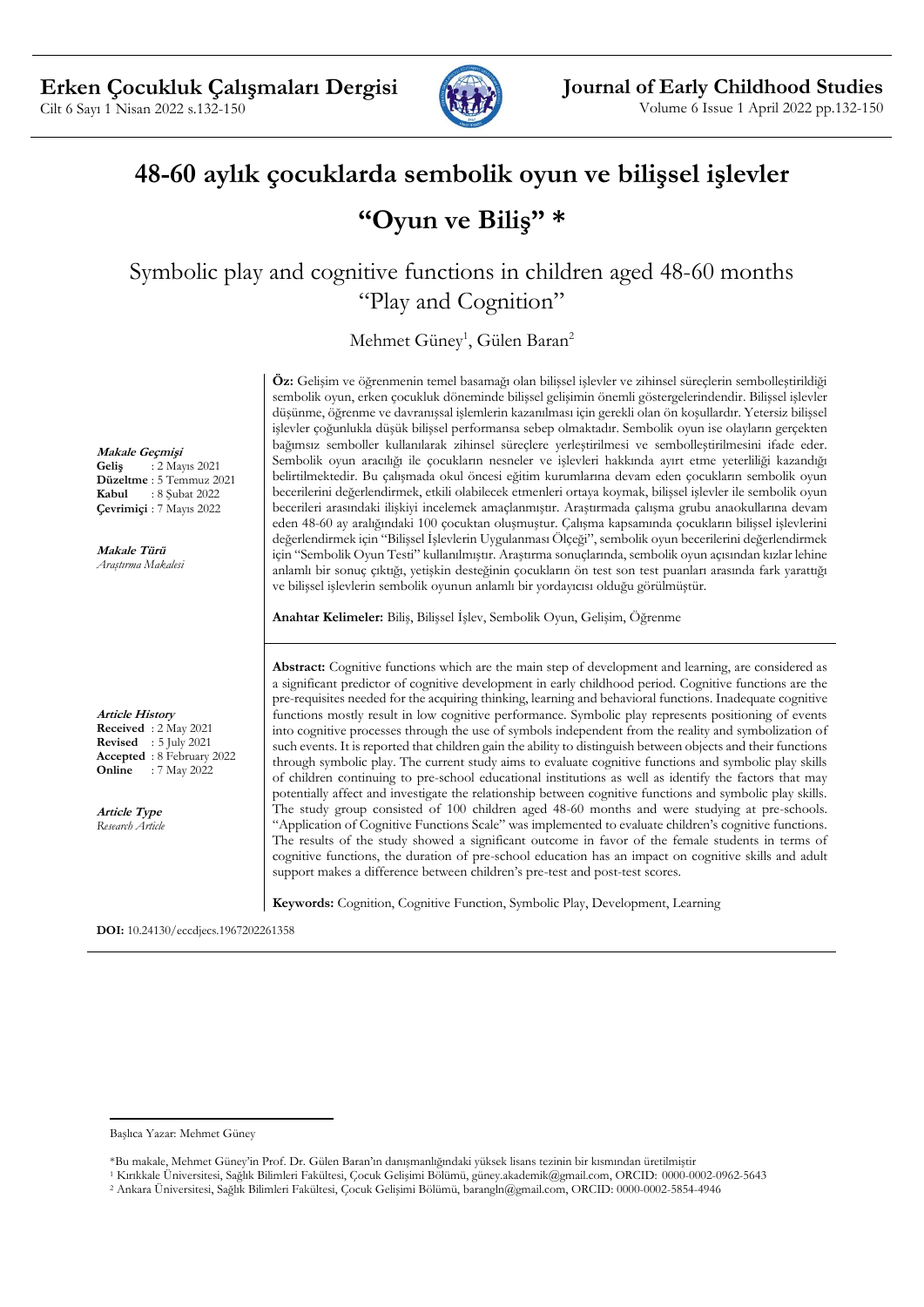#### **SUMMARY**

#### **Introduction**

With the advancement of cognitive development, the cognitive function skills underlying the process of learning also develop. Cognitive functions are the prerequisites for the gaining of thinking, learning and behavioral processes. The inadequacies experienced in cognitive functions mostly result from low cognitive performance (Feuerstein et al., 1980; 1994). Many dimensions are listed regarding cognitive functions however, the scope of this study involves classification, memory, sequencing and planning as subdimensions of cognitive functions (Lidz, 2005).

As children gain experiences with symbols, their skills of grasping the symbolic relationship between existing entities increases as well (DeLoache, 2011). Sigel (1970) explains this situation as follows: as concrete experiences regarding existing entities increase, establishment of cognitive flexibility and abstract thinking regarding those entities also increases. The use of media, reading activities, etc. starting from early ages have necessitated the understanding of symbols by children at younger ages. Thus, symbolic skills have gained more importance in today's world than before (DeLoache, 2011). Symbolic schema constructs are needed for symbolic play to emerge (Stanley, 2004). A child can try out new skills through symbolic play and create a balance between adaptation and incorporation. So, symbolic play is seen as a tool for the child to gain cognitive skills and reach satisfaction (Piaget, 1962).

#### **Method**

The aim of this study is to evaluate the symbolic play skills of children studying at pre-school level, determine the potentially influential factors, and examine the relationship between cognitive functions and symbolic play skills. The study was conducted with 100 children aged 48-60 months and continuing to pre-school in the 2018-2019 academic year. The Test of Pretend Play, originally developed by Lewis and Boucher (1997) was adapted into Turkish by Aydın (2008). The verbal part which had reliability and validity analysis done, is made up of four sub-sections. These sub-sections are labelled as daily objects, toys and non-representative materials, one-symbol toy, and sole pretend play. Bu Cronbach's alpha reliability coefficient for this study was calculated as .778.

The Turkish adaptation and reliability and validity analysis of the Application of Cognitive Functions Scale "ACFS", originally developed by Lidz and Jepsen (2007), was conducted by Yavuz and Zembat (2017) by working with 158 children aged 48-66 months. ACFS consists of six sub-scales. The duties to be fulfilled in these sub-scales are classification, short-term auditory memory, short-term visual memory, completing patterns, taking perspective and verbal planning. Prior to the data analysis of the study, kurtosis skewness values were observed to see whether normality assumption is met. According to George and Mallery (2016), normality assumption is met when skewness and kurtosis value is between +2 and -2. Significance level at 0,05 was taken as the basis for all data resulting from the statistical analyses (Kilmen, 2015).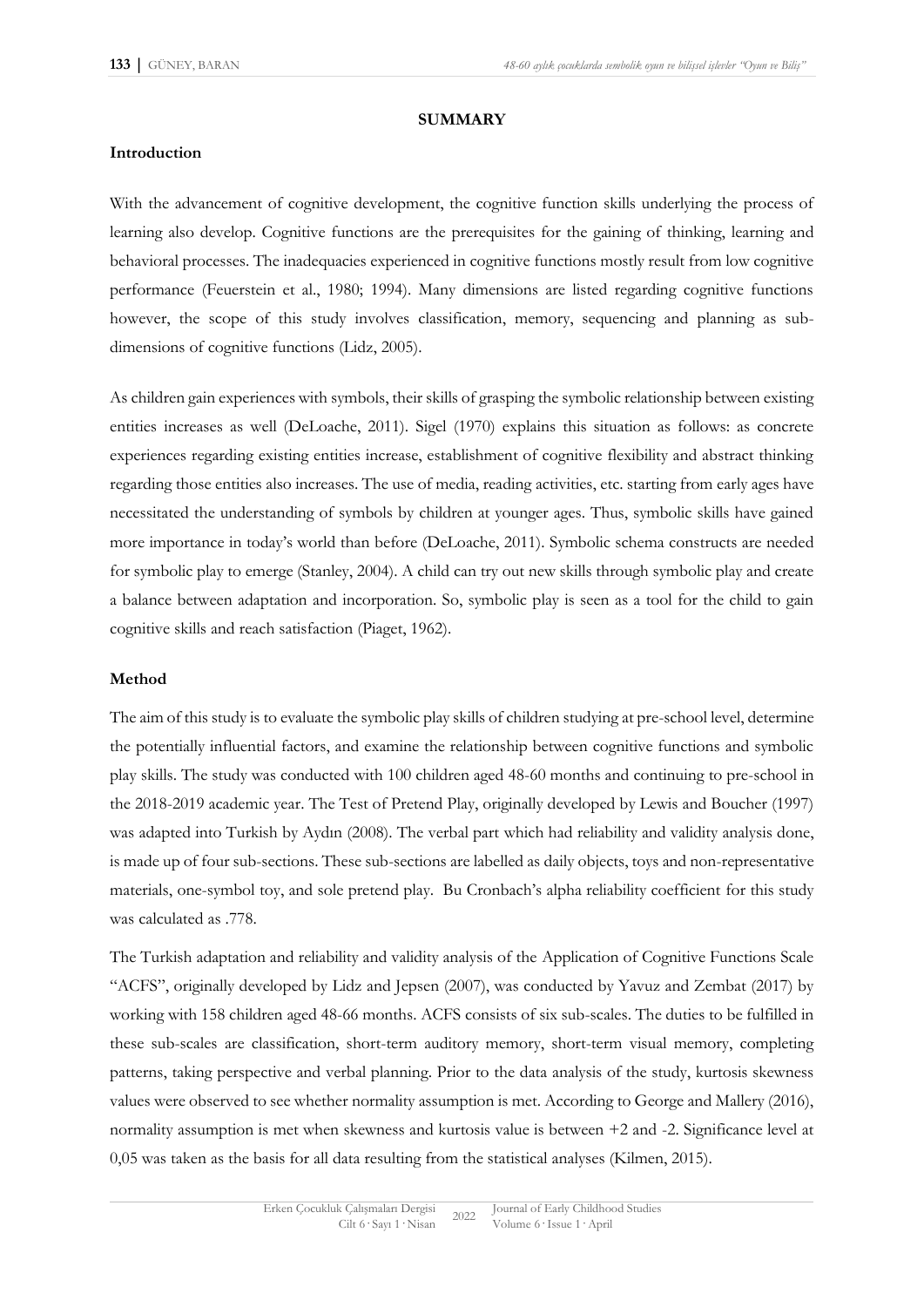#### **Results**

The findings of the study revealed a statistically significant difference between the one-symbol toy and sole pretend play scores of female and male children. The mean scores showed that the significance is in favor of female children. Once the other statistically significant variable, the total symbolic play score  $[t(98) = 2,46;$ p=,02] is reviewed, it is, similarly, found that female children's mean scores are higher that male children (X Female=30,16; X Male=28,11). A statistically significant difference is observed between the scores of all sub-dimensions except the daily objects dimensions and the total pre-test and post-test scores in the with adult support and without adult support implementations of the scale (p<,001). When the Test of Pretend Play is reviewed through its total score  $[t(99)=11,80; p<0.01]$ , it is noted that the statistically significant difference is in favor of the post-test scores (X pretest=25,34; X posttest=29,24).

The review of the relationship between cognitive functions and symbolic play revealed a significant relationship between the *Classification* sub-dimension and all sub-dimensions except daily objects among symbolic play scores (p<,001). When the relationship between symbolic play scores and *auditory memory* score, no statistically significant difference  $(p>0.05)$  was found with daily objects and one-symbol toy; and a weak significance ( $|r| \leq 0.30$ ) was found with non-representative materials, sole pretend play and total scores (Büyüköztürk, 2018). No statistically significant difference was noted between *visual memory* subdimension and symbolic play scores except for the daily objects. The review of the scores regarding *patterning* skill, as another sub-dimension of cognitive functions, a medium-strength significant relationship was found between patterning and non-representative material scores  $(r=0.51; n=100; p<0.01)$ . The review of the *verbal planning* and symbolic play scores indicated a medium-strength relationship (,30< | r | ≤,60) between verbal planning and symbolic play with all sub-dimensions except sole pretend (Gerber and Finn, 2005). The simple linear regression model implemented to determine the prediction of cognitive functions on symbolic play was found as significant (F=33,19; p<,001). A medium-level significant relationship exists between cognitive functions and symbolic play skills  $(r=50; r=25; p<0.01)$ .

#### **Conclusion and Discussion**

The studies on symbolic play showed that factors such as age, duration of pre-school education, sleep duration, duration of play with parents so not create a statistically significant difference among groups. In a study conducted by Aydın (2008), it was found that symbolic play skills do not show a significant difference based on age variable. Similarly, it is reported that mean scores do not highly deviate and constitute as a statistically significant difference for the sex variable. However, in the current study, where the sex variable was considered, a statistically significant difference in favor of the female children for the scores of except the first two stages of symbolic play, including one-symbol toy, sole pretend play and total symbolic play. A study conducted by Bornstein et al. (1996) is in support of the findings of the current study as they also found that female children are more successful than male children. The pre-test and post-test scores revealed a statistically significant difference for all sub-dimensions except daily objects. Similar to cognitive functions, it is noted that children can take their current symbolic play skills even further with adult support and adult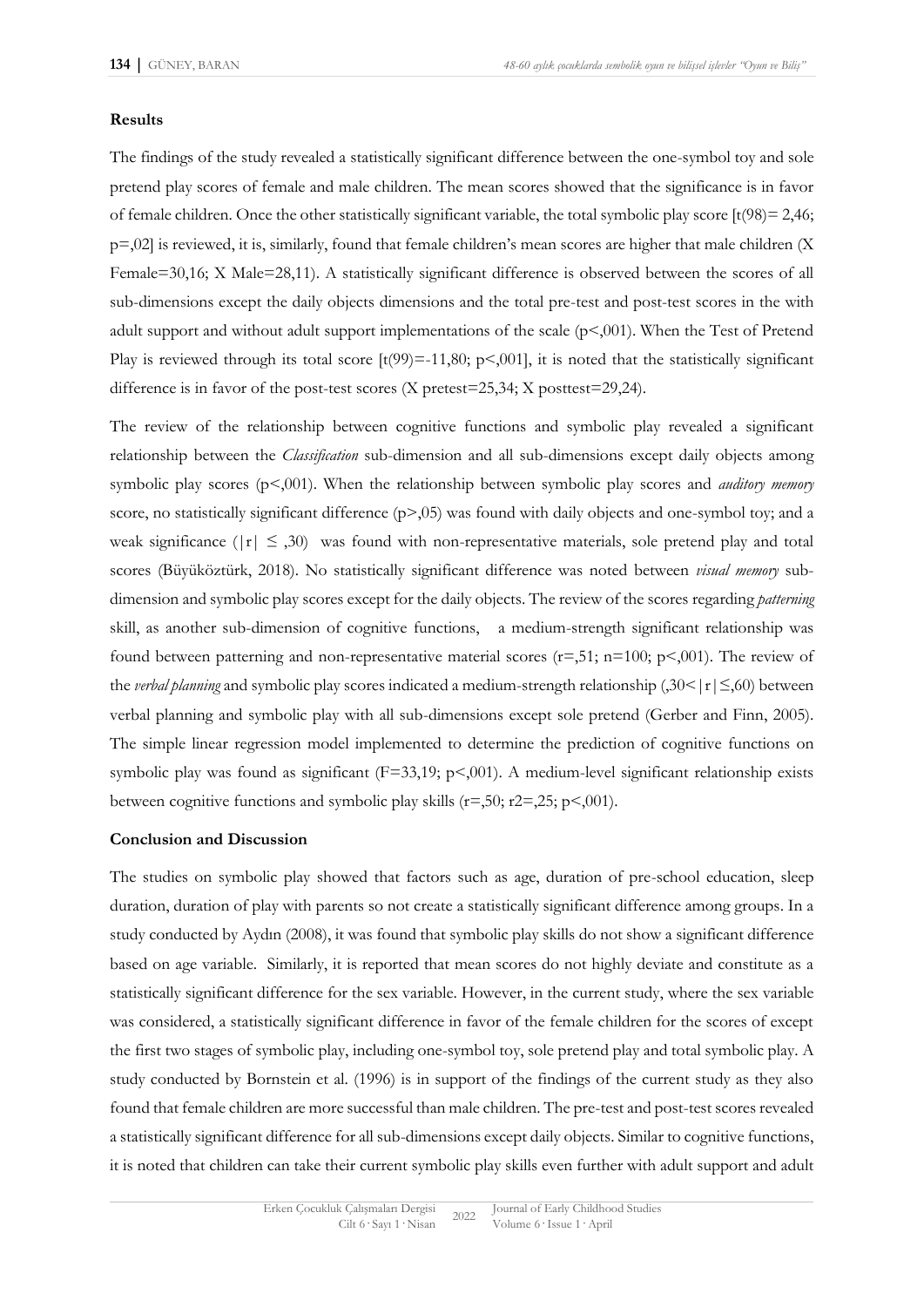modelling implemented at certain intervals was found to have a positive impact on children's performances. The study conducted with autistic individuals by Öncül (2015) found that live modelling created a statistically significant difference between the pre-test and post-test scores regarding symbolic play skills. The current study determined a medium-strength relationship between cognitive functions and symbolic play. The findings regarding the predicting feature of cognitive functions on symbolic play are indications of the significant impact of cognitive functions on symbolic play. Nielsen (2012), on the other hand, reported that symbolic play has a crucial role in the cognitive development of individual. All these studies are in support of our finding on the significant relationship between cognitive functions and symbolic play. As the development of cognitive functions reflect on cognitive performance fields, it is also reflected on symbolic play skills.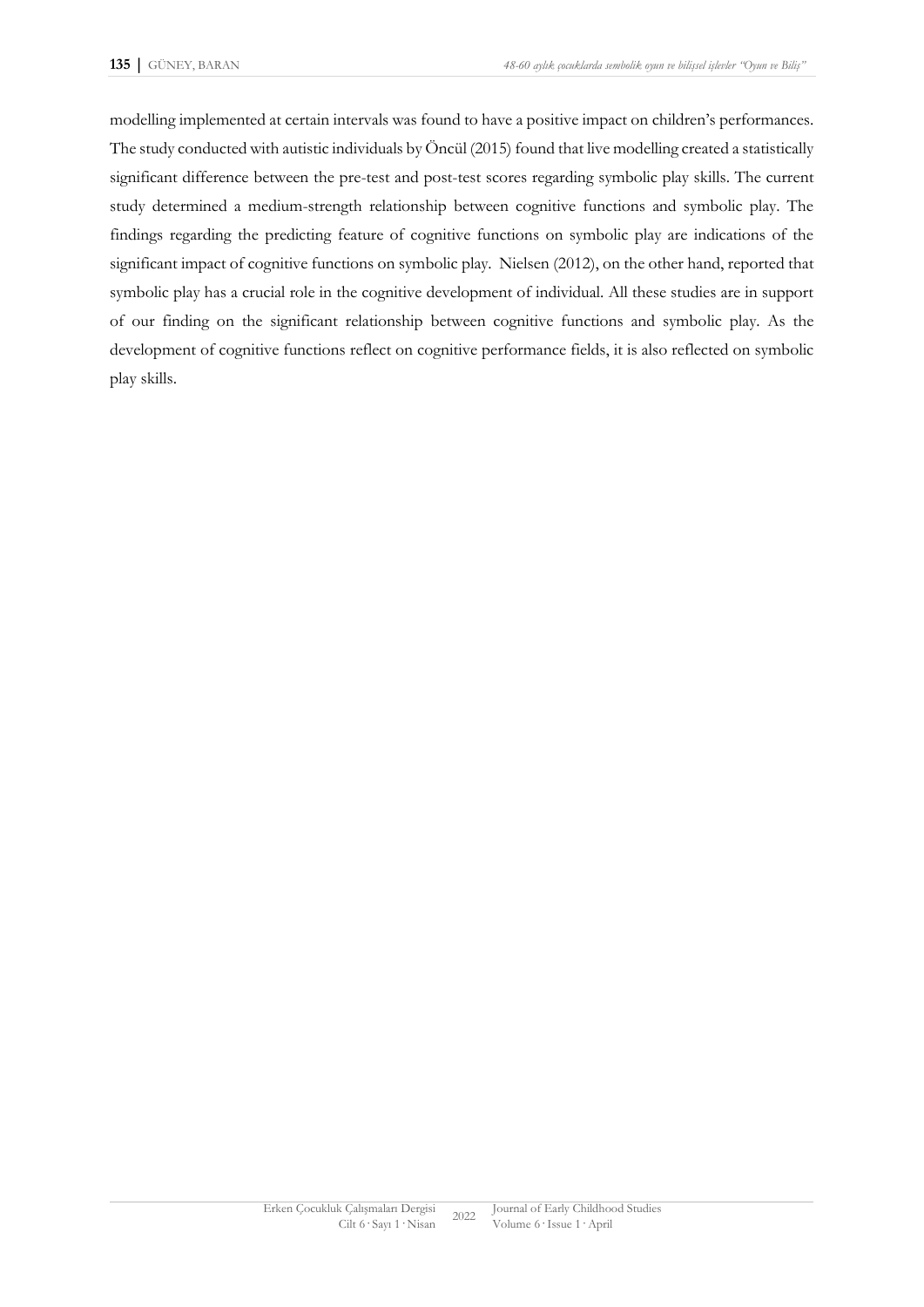## **GİRİŞ**

Öğrenmenin yapı taşı olan bilişsel işlevlerde görülen ilerleme temel olarak bilişsel gelişimle beraber yol almaktadır. Bilişsel işlevler düşünme, öğrenme ve davranışsal işlemlerin kazanılması için gerekli olan ön koşullardandır. Yetersiz bilişsel işlevler çoğunlukla düşük bilişsel performansa sebep olmaktadır (Feuerstein ve ark., 1980; 1994). Bilişsel işlevlerin alt boyutları ise sınıflandırma, hafıza, sıralama ve planlama olarak yansıtılmaktadır (Lidz, 2005). Bilişsel işlevlerin en önemli parçası olan hafıza bilginin depolanmasıyla ilgili olup görsel ve sözel olarak ayrı iki bileşeninden söz edilmektedir (Baddeley, 1992). Bir başka işlev olan görsel bellek ve sözel bellek büyük bir kapasiteye sahip olmakla birlikte, etkileşime de açık yapıları bulunmaktadır (O'Regan ve ark., 1999; Pashler, 1988). Okul öncesi dönemde çocuklar nesnelerin basit özelliklerini benzerlik ve zıtlıklar doğrultusunda karşılaştırarak ayırt etmeye başlamaktadır. Bu durum bir başka bilişsel işlev olan sınıflandırmayı doğurmaktadır. Bu yaşlarda, birden fazla özelliğe göre sınıflandırabilme becerisi yeterli olmasa da bilişsel olarak esnek düşünebilme becerisinin temelleri atılmaktadır (Brewer, 2007). Hazırlama, kopyalama ve gereksiz sözel ipuçlarından kaçınma gibi kademelerle ilerleyen sözel planlama da bilişsel işlevlerde fark yaratan boyutlar arasındadır (Macwhinney ve Osser, 1977).

Bilişsel beceriler söz konusu olduğunda erken çocuklukta akla gelen bir diğer kavram ise sembollerdir. Semboller bir şeyin kendisinden başka bir şeyi temsil etmesi ya da temsil etmeyi planlaması olarak tanımlanmaktadır (DeLoache, 1995). Semboller çoğunlukla araştırmacılar tarafından dille ilişkilendirilmiş, bununla birlikte deneyimlerin kodlanması için zihinsel temsili ifade ettiği de belirtilmiştir (Deacon, 1997; Newell ve Simon, 1972). Langer (1942), sembolizasyonun insanların en ayırt edici bilişsel özelliği olduğunu vurgulamıştır. Sembolizasyonun en temel unsuru ise zihinsel tasarı olarak değerlendirilmektedir. Çünkü hiçbir şey doğal olarak sembol görevi görmemektedir. Birinin belirtmesi ya da kullanması üzerine simgesel bir hal almaktadır (DeLoache, 2011). Bu sebeple sembolik nesnelerin hem sembolik işlevlere hizmet eden, hem de kendisi olan ikili yapıları bulunmaktadır (Gregory, 1970).

Çocuklarda yaş ilerledikçe sembolleştirmede elde edilen başarının artmasının arkasında sembolik duyarlılık kavramı yatmaktadır. Sembollerle deneyim kazanıldıkça varlıklar arasındaki sembolik ilişkiyi kavrayabilme becerisi de artmaktadır (DeLoache, 2011). Bu durumu Sigel (1970), varlıklara karşı somut deneyim arttıkça, bilişsel esnekliğin oluşması ve o varlık üzerindeki soyut düşüncenin artması şeklinde açıklamaktadır. Sembolik duyarlılığın gelişmesinde etkili olan başka bir unsur ise, yaşamın ilk yıllarıyla beraber hızla gelişen beynin ön lobundaki sinirsel aktivitelerin artması olarak gösterilmektedir (Welsh ve Pennington, 1991). Başta gelişmiş toplumlarda olmak üzere teknolojinin gelişimi ile beraber çocuklar artık daha çok sembole maruz kalmaktadır. Küçük yaşlardan itibaren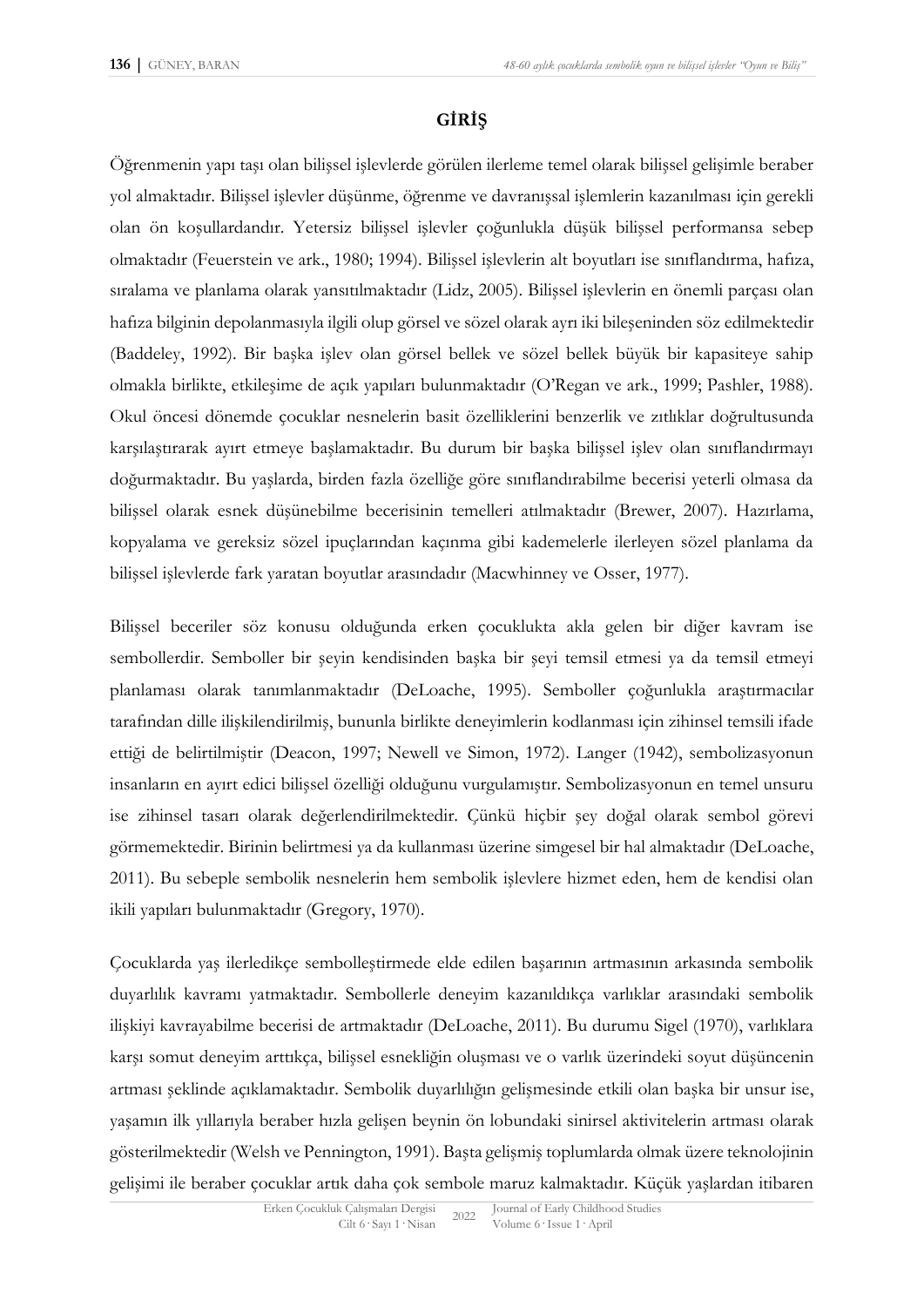medyadan yansıyan görseller, aileler ile yürütülen kitap okuma çalışmaları vb. durumların çocukların sembolleri çok daha erken yaşta anlamalarını gerektirmeye başlamıştır. Bundan dolayı günümüzde sembolik beceriler her zamankinden daha fazla önem kazanmıştır (DeLoache, 2011).

Sembolik becerilerin önemi anlaşıldıkça tanımlama çabaları da artmaktadır. Sembolik oyunu farklı araştırmacılar farklı bakış açılarına göre tanımlamaktadır. Piaget (1962), bir nesnenin sembolik anlam yükleyerek kullanıldığı ve sembolik işlevlerin ortaya çıktığı bir beceri olarak tanımladığı sembolik oyunun, benmerkezci düşüncenin bir türevi olarak çocuğun sahip olduğu şemaları uygulamasını da desteklediğini ifade etmektedir. Vygotsky (1967) ise sembolik oyunu, düşüncenin somut varlık etkisinden kurtulması olarak tanımlamaktadır. Yetişkin rollerini oyunun içerisinde yaratıcıkla bütünleştiren çocuklar, kendi sınırlarını belirleyerek öz farkındalık kazanmaktadır (El Konin, 2005). Vygotsky'ye göre oyun kültürel malzemenin edinilip, tekrar kullanılmasıyla oluşmaktadır. Vygotsky, sembolik oyun ortamının oluşurken belirli bir kurallar sistemine tabi olduğunu ileri sürmektedir. Çocuklar belirli bir role girdiklerinde rastlantısal olarak değil, o rolün gerekliliklerine göre oyun içerisinde davranış sergilemektedir ve bu sistemde bilişsel bir çaba sarf edilmektedir (Vygotsky, 1967). Sembolik oyun, bilişsel oyunun en son noktası olarak tanımlanmaktadır ve çocuğun bilişsel gelişiminin içerisinde yer almaktadır (Jordan, 2003). Rol yapma veya fantezi oyun olarak da literatürde kendine yer edinen sembolik oyun, kendinden nesnelere, eylemlere ve akranlara doğru bir yönelim sürecini kapsamaktadır (Lillard, 2015). Erken yıllarda birçok gelişimsel anomalinin göstergesi olarak görünen sembolik oyun gelişirken, çocuklar gerçek bir nesnenin yerine algısal olarak ona benzeyen başka bir nesne kullanmaya başlamaktadır. Çocuğun yaşı ilerledikçe sembolik nesne ile yerine kullanılan gerçek nesne arasındaki fiziksel benzerlik azalmaya devam etmektedir (Baron Cohen, Allen ve Gillberg, 1992; Kelly ve ark., 2011). Yaşın ilerlemesi ile birlikte sembolik oyun aynı zamanda bireysellikten sosyalliğe doğru bir geçiş sağlamaktadır (Power, 2000). Lillard'ın (2015) sosyodramatik oyun olarak adlandırdığı sembolik oyunun sosyalleşme döneminde, çocuklar çeşitli rollere bürünerek bir hikâye içerisinde yer alırcasına süreci takip etmektedirler.

Sembolik oyun duyu motor dönemden başlayıp sembolik düşünme dönemine doğru uzanan süreçte köprü görevi görmektedir (Segal, 2006). Sembolik oyunun ortaya çıkabilmesi için sembolik şema yapılarına ihtiyaç vardır (Stanley, 2004). Sembolik oyun aracılığıyla çocuk yeni becerileri deneyebilir ve bu şekilde uyma ve özümleme arasındaki dengeyi sağlayabilir. Yani sembolik oyun, çocuğun bilişsel becerileri kazanması ve doyuma ulaşması için bir araç olarak görülmektedir (Piaget, 1962). Sembolik oyun becerilerinin aşamalı bir şekilde kazanıldığını belirten Piaget, zamanla mevcut ihtiyaç azaldıkça bu becerilerde azalma olacağını ifade etmektedir. Bunun için gerekli bilişsel becerileri ise,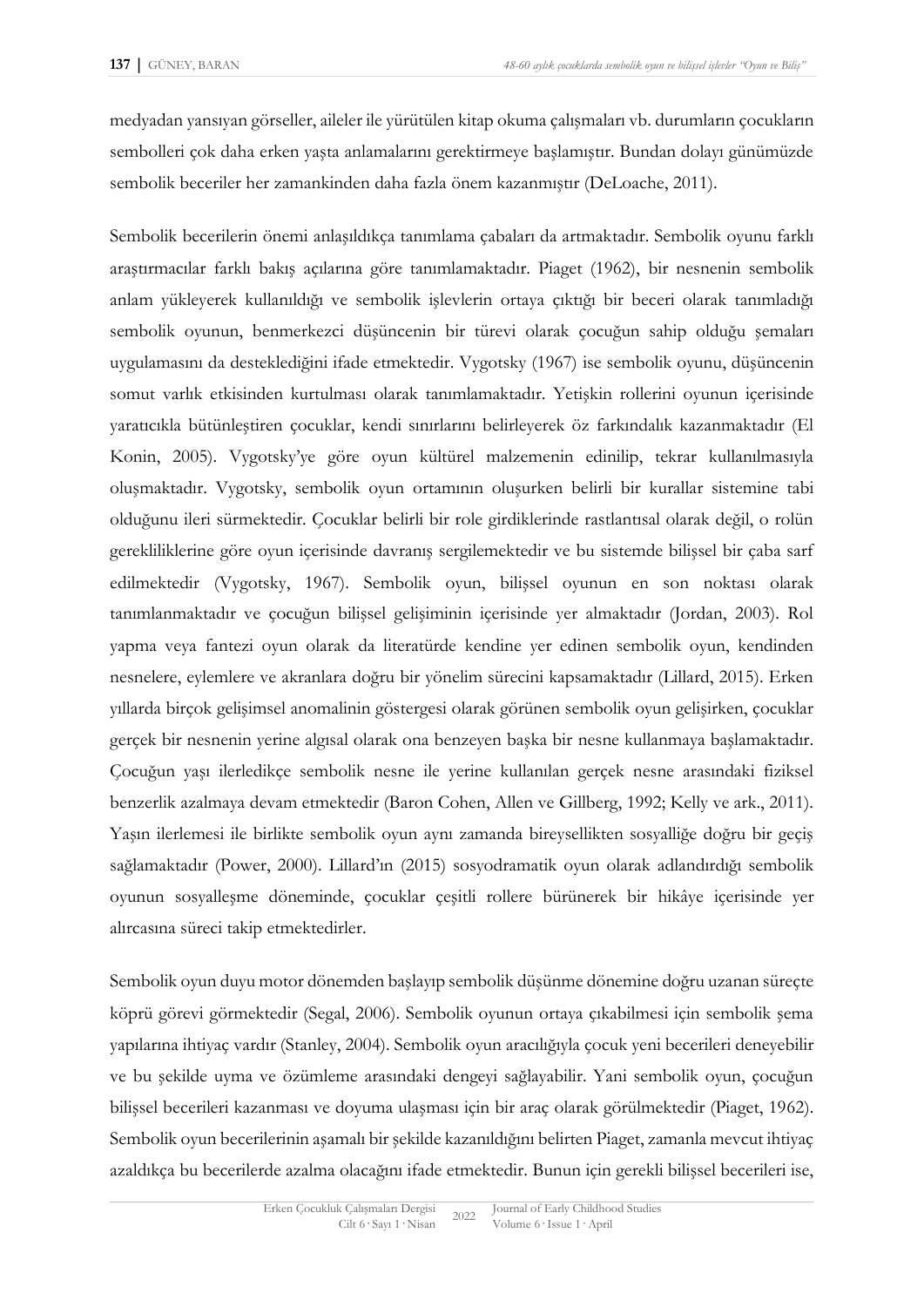odaktan uzaklaşma, ortamdan bağımsızlaşma ve bütünleme olarak sınıflandırmaktadır (Nicolish ve Fenson, 1984).

Sembolik oyun kendi içerisinde cinsiyete yönelik farklılıklar içermektedir. Kız çocuklar evcilik temalı sembolik oyuna daha meyilli olarak gözlemlenirken, erkeklerin sembolik oyunları içerisinde daha çok şiddet figürleri yer almaktadır. Bu durum sembolik oyun üzerindeki kültürel etkiyi gösterdiği gibi, aynı zamanda çocuğu içinde yaşayacağı kültüre hazırlayıcı unsurlar barındırdığının göstergesi olarak kabul edilmektedir (Pellegrini ve Bjorklund, 2004). Kültürlerden yoğun bir şekilde etkilenen sembolik oyunda kimi kültürlerde uzay mekiği olan karton kutu, kimi kültürlerde ise yetişkin taklitleri olarak görülmektedir. Daha geleneksel kültür yapılarında çocuk yetişkinle fazla zaman geçirdiği için, gelişmiş ülkelerdeki okullaşmış çocuklara nazaran sembolik oyunlar içerisinde gerçek yetişkin gereç ve davranışlarını daha çok taklit ettikleri ifade edilmektedir (Gaskins ve ark., 2007). Literartür göz önünde bulundurulduğunda bilişsel işlevler erken çocukluk döneminden itibaren yaşamsal beceriler ile ilişkilendirilmiş, akademik ve sosyal başarının temelinde görülmüştür. Ancak bilişsel gelişimin önemli göstergelerinden biri olan sembolik oyun ile olan ilişkisine yönelik yeterli araştırma görülmemektedir. Değişen zamanla beraber çok daha erken yaşlarda ortaya çıkan sembolik becerilerin bilişsel işlevler için erken dönemlerde önemli bir gösterge olabileceği ve sembolik oyun aracılığı ile bilişsel işlevlerinde desteklenebileceği düşünülmektedir. Bu nedenle çalışmanın amacı, okul öncesi eğitim kurumlarına devam eden çocukların sembolik oyun becerilerini değerlendirmek, bilişsel işlevler ile sembolik oyun becerileri arasındaki ilişkiyi incelemek olarak belirlenmiştir. Araştırmanın uygulama süreci ile ilgili bilgiler yöntem kısmında verilecektir.

## **YÖNTEM**

## **2.1.Araştırmanın Deseni**

Bu çalışmada okul öncesi eğitim kurumlarına devam eden çocukların bilişsel işlevleri ile sembolik oyun becerileri arasındaki ilişkiyi incelemek amacıyla nicel araştırma desenlerinden betimleyici analiz kullanılmıştır. Betimsel istatistikler çalışma grubuna yönelik nicel verilerin toplanması, betimlenmesi ve ifade edilmesini sağlayan işlemlerdir. Araştırmanın amacına uygun olarak çalışmada betimsel araştırma yöntemlerinden korelasyonel araştırma kullanılmıştır. İki ya da daha fazla değişken arasındaki ilişkinin incelendiği bu yöntemde ilişkilerin çözümlenmesi ve anlamlandırılması önem kazanmaktadır (Büyüköztürk,2018; Can, 2019).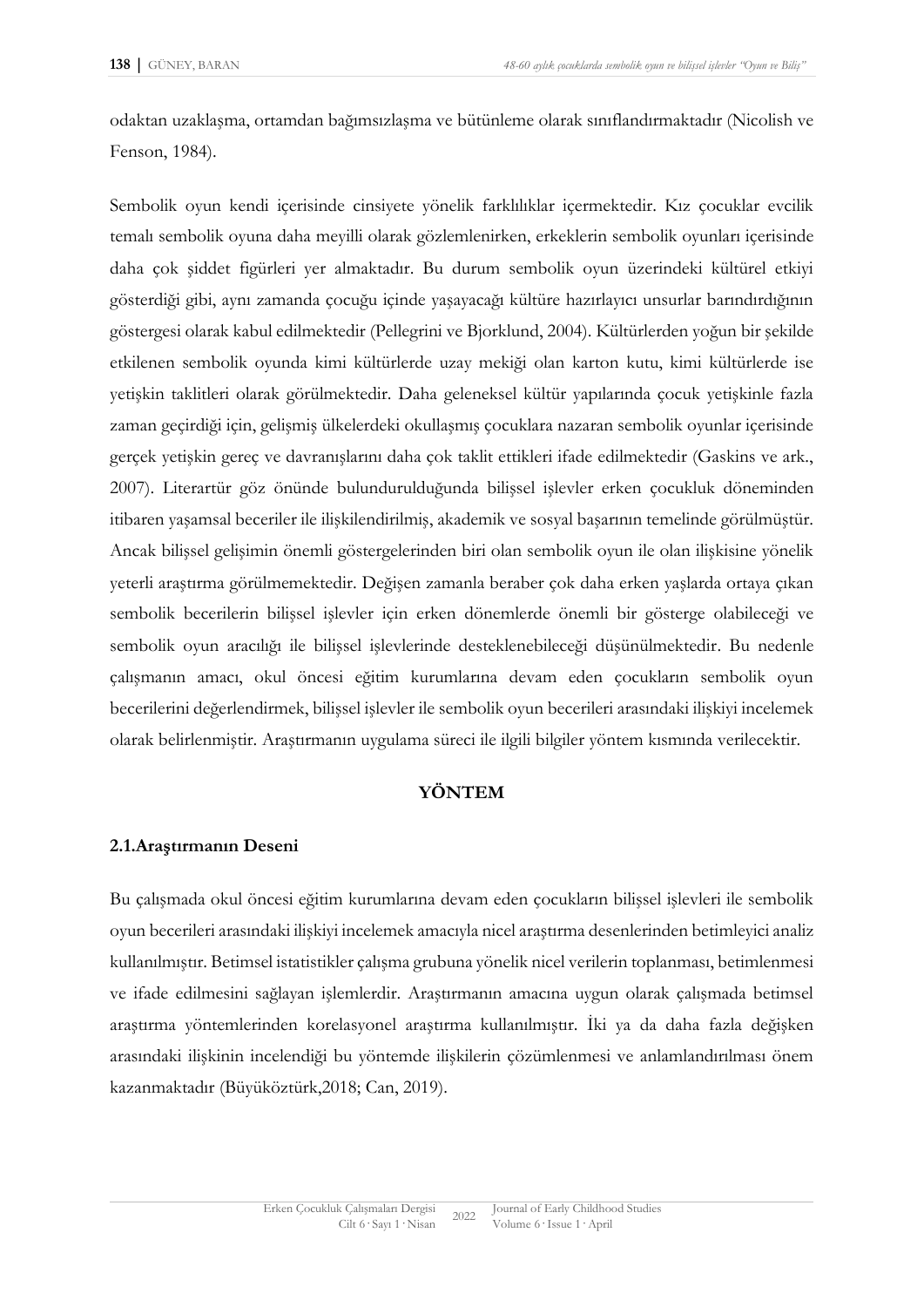## **2.2.Çalışma Grubu**

Araştırma 2018-2019 eğitim öğretim döneminde anaokuluna devam eden 48-60 ay arasındaki 100 çocukla yürütülmüştür. Ankara ili merkez ilçelerinden rastlantısal olarak seçilen altı anaokulunda, belirlenen ay aralığında bulunan ve herhangi bir alanda özel gereksinim raporu bulunmayanlar arasından rastlantısal örnekleme ile çocuklar seçilmiştir. Çalışmaya başlanmadan önce okullar aracılığı ile ailelere ulaşılıp, araştırmanın amacı ve veri toplama süreci hakkında bilgilendirilmiş, ailelerden onam formları aracılığıyla onayları alınmış ve kabul eden ailelerin çocukları çalışmaya dâhil edilmiştir. Çocukların çalışmaya katılırken gönüllülükleri esas alınmıştır.

### **2.3.Veri Toplama Araçları**

Sembolik Oyun Testi normal gelişim gösteren bir-altı yaş, gelişimsel problemler yaşayan bir-sekiz yaş çocuklarına uygulanabilen, sözel ve sözel olmayan olmak üzere iki kısımdan oluşan Lewis ve Boucher (1997) tarafından geliştirilmiş bir ölçme aracıdır. Sembolik Oyun Testi'nin standardizasyonu bir-altı yaş arasındaki 513 çocukla yapılmış ve yapı geçerliği 0,266-0,930 arasında (p< 0.001) olarak bulunmuştur. İçerik geçerliği ise Preschool Languange Scale ile yapılmış ve sembolik oyun testine ilişkin tekrar test güvenirliliği 0,868 ve madde korelasyonu 0,548 ile 0,942 arasında bulunmuştur (Maltz, 2003). Aydın (2008) tarafından Türkçe uyarlaması yapılan sözel kısım dört alt bölümden oluşmaktadır. Bu bölümler; günlük nesneler, oyuncaklar ve temsili olmayan materyaller, temsili tek oyuncak, tek başına sembolik oyun olarak adlandırılmıştır. Testin geçerlikgüvenirlik çalışması 3-6 yaş normal gelişim gösteren, 5-8 yaş otizmli veya zihinsel engele sahip 254 çocuk ile yapılmıştır. Testin güvenirlik çalışması için, aynı gruba belirli bir süre ile iki defa uygulanması sonucunda test genelinin test-tekrar test korelasyonu .933 (p<,001) olarak bulunmuştur. Geçerlik çalışmasında ise başka bir sembolik oyun testi bulunmadığı için Sembolik Oyun Testi toplam ve alt bölümleri ile aynı özellikleri ve gelişim alanlarını ölçen Raven Progressif Matriks Testi toplam puanları arasında istatistiksel açıdan .001 düzeyinde, AGTE toplam puanları arasında istatistiksel açıdan .001 düzeyinde, Dil Kullanım Ölçeği toplam ve alt boyutları arasında istatistiksel açıdan en az .001 düzeyinde pozitif yönde anlamlı ilişkiler elde edilmiştir. Bu çalışma için yapılan Cronbach's alpha güvenirlik katsayısı ise .778 olarak bulunmuştur. Sembolik Oyun Testi (SOT) aşamalı olarak dört boyuttan oluşmaktadır. Birinci boyutta günlük nesnelerle (kase, kaşık) olmayan bir nesneye atıfta bulunması beklenmektedir. İkinci boyutta oyuncak (bebek) ve temsili olmayan materyali (sarı kapak, beyaz levha, siyah kutu, kahverengi çubuk, yuvarlak küvet, mavi kumaş, tahta kutu, beyaz mika makara, pamuk) sırayla bir şey, iki şey, üç şey ve dört şey yerine koyması istenmektedir. Üçüncü boyutunda temsili tek bir oyuncak (oyuncak ayı) kullanılarak önce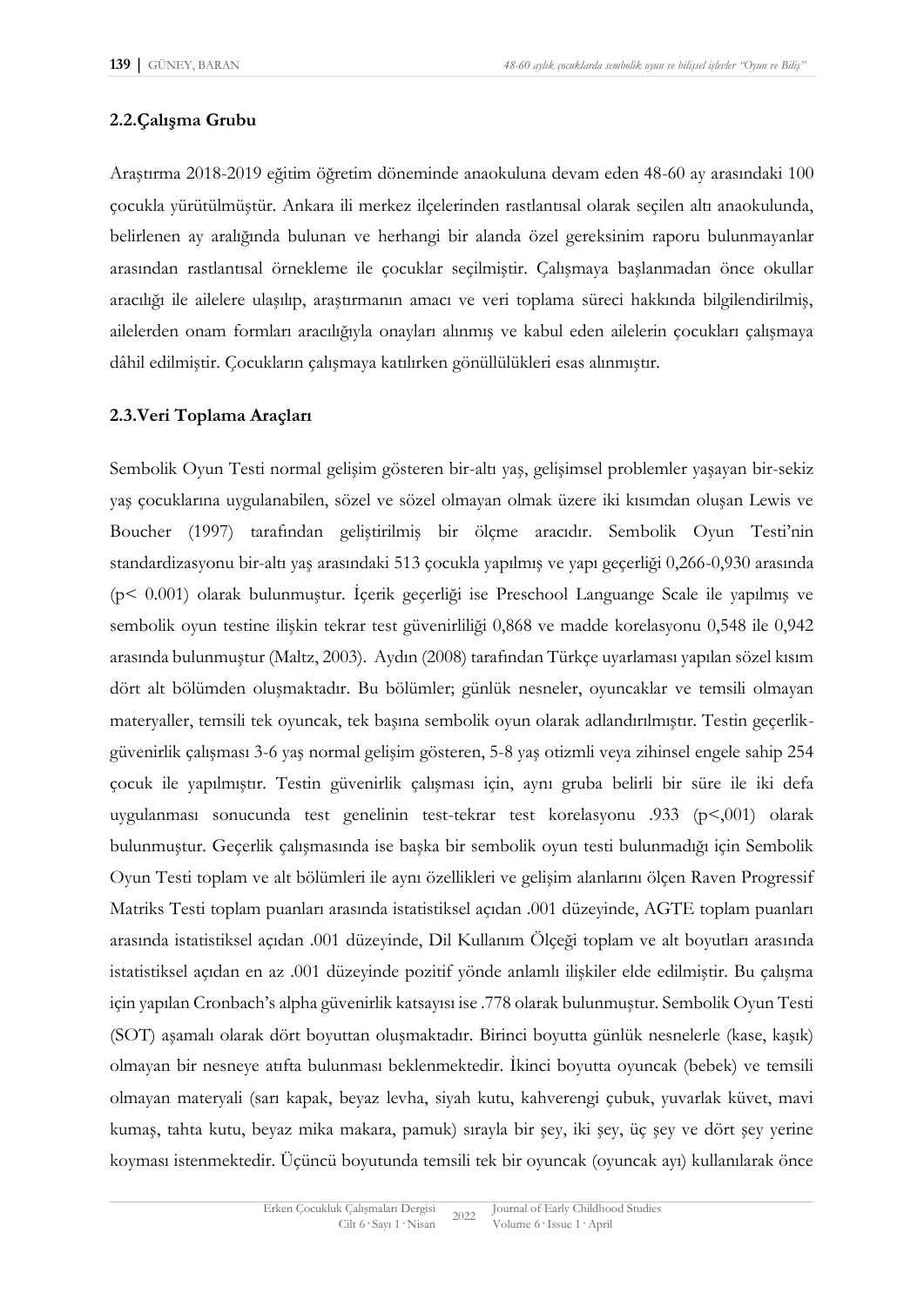olmayan bir nesneye atıfta bulunması, sonra bir özellik/duygu atfetmesi, başka bir şey yerine koyması ve senaryolu oyun oynaması beklenmektedir. Son boyutta ise üçüncü boyuttaki aşamaları çocuğun kendi vücudunu kullanarak gerçekleştirmesi istenmektedir. Ölçeğin uygulanması sonucunda günlük nesneler alt boyutundan en fazla iki puan, oyuncak ve temsili olmayan materyal alt boyutundan sekiz, temsili tek oyuncak ve tek başına oyun alt boyutlarından ise on ikişer puan alınabilmektedir. Yüksek puanlar yüksek sembolik düşünme becerilerini gösterirken, düşük puanlar ise zayıf sembolik düşünme becerilerini belirtmektedir.

Bilişsel İşlevlerin Uygulanması Ölçeği (BİUO) normal gelişim gösteren 36-66 aylık çocuklar ile özel gereksinimi olan 36-96 aylık çocuklarda kullanılmak üzere, dinamik değerlendirme sürecini içerecek şekilde, Feuerstein'in aracılı öğrenme ile Vygotsky'nin potansiyel gelişim alanı ve sosyal etkileşimli öğrenme fikirlerinden yola çıkılarak hazırlanmıştır. Ölçme aracı, standart testlerden farklı olarak çocuğun tek başına yapabildikleri ile destek aldıktan sonra yapabildiklerini göstermektedir. Ölçeğin Türkçe uyarlaması ve geçerlik-güvenirlik çalışması Yavuz ve Zembat (2017) tarafından 48-66 ay arasındaki 158 çocuk ile yapılmıştır. BİUÖ'nin güvenirliğini belirlemek amacıyla öncelikle ölçeğe dair Cronbach's alpha güvenirlik katsayısı hesaplanmıştır. BİUÖ Görevler Bölümü Alt Ölçekleri öntest uygulamasına ilişkin Cronbach's alpha güvenirlik katsayısı .749 olarak belirlenmiştir. BİUÖ ise, altı alt ölçekten oluşmaktadır. Bu alt ölçeklerde tamamlanması gereken görevler; sınıflandırma, kısa süreli işitsel bellek, kısa süreli görsel bellek, örüntü tamamlama, bakış açısı alma ve sözel planlamadır.

## **2.4.Verilerin Toplanması**

Belirlenen kurumlarla öncesinde görüşülmüş ve uygulama süreci anlatılmıştır. Çocuklarla birebir uygulama yapabilmek için kurumdan aşırı uyaran olmayan, iyi aydınlatılmış, uygun fiziksel koşullara sahip bir sınıf istenmiştir. Sınıf listeleri ve çocuklar hakkında araştırmacıya kurum yetkilileri destek olmuştur. Ailesi tarafından çalışmaya katılmasına izin verilen ve imzalı onam formu alınan çocukların da çalışmaya katılmak üzere gönüllüğü esas alınmıştır. Çalışmaya devam etmek istemeyen çocuklar ile süreç yarıda kesilmiştir. Katılan çocuklara Bilişsel İşlevler Uygulama Ölçeği (BİUÖ) ve Sembolik Oyun Testi (SOT) uygulanmıştır. Kullanılan ölçekler dinamik değerlendirme yapısına sahip olduğu için her çocuk için; kendi başına yapabilecekleri ön test, yetişkin desteği ile yapabilecekleri son test puanı olarak kaydedilmiştir. Dinamik değerlendirme klasik ölçeklerin aksine çocuğun potansiyelini göstermektedir. Değerlendirme aşamasında çocuğun en son aldığı son test puanı dikkate alınmıştır. Çocuklar kurumlarında sınıflarına göre sırayla alınıp Şubat 2019 ile Ağustos 2019 arasında haftada 2 gün olarak uygulamaları yapılmıştır. Ölçeklerin uygulaması her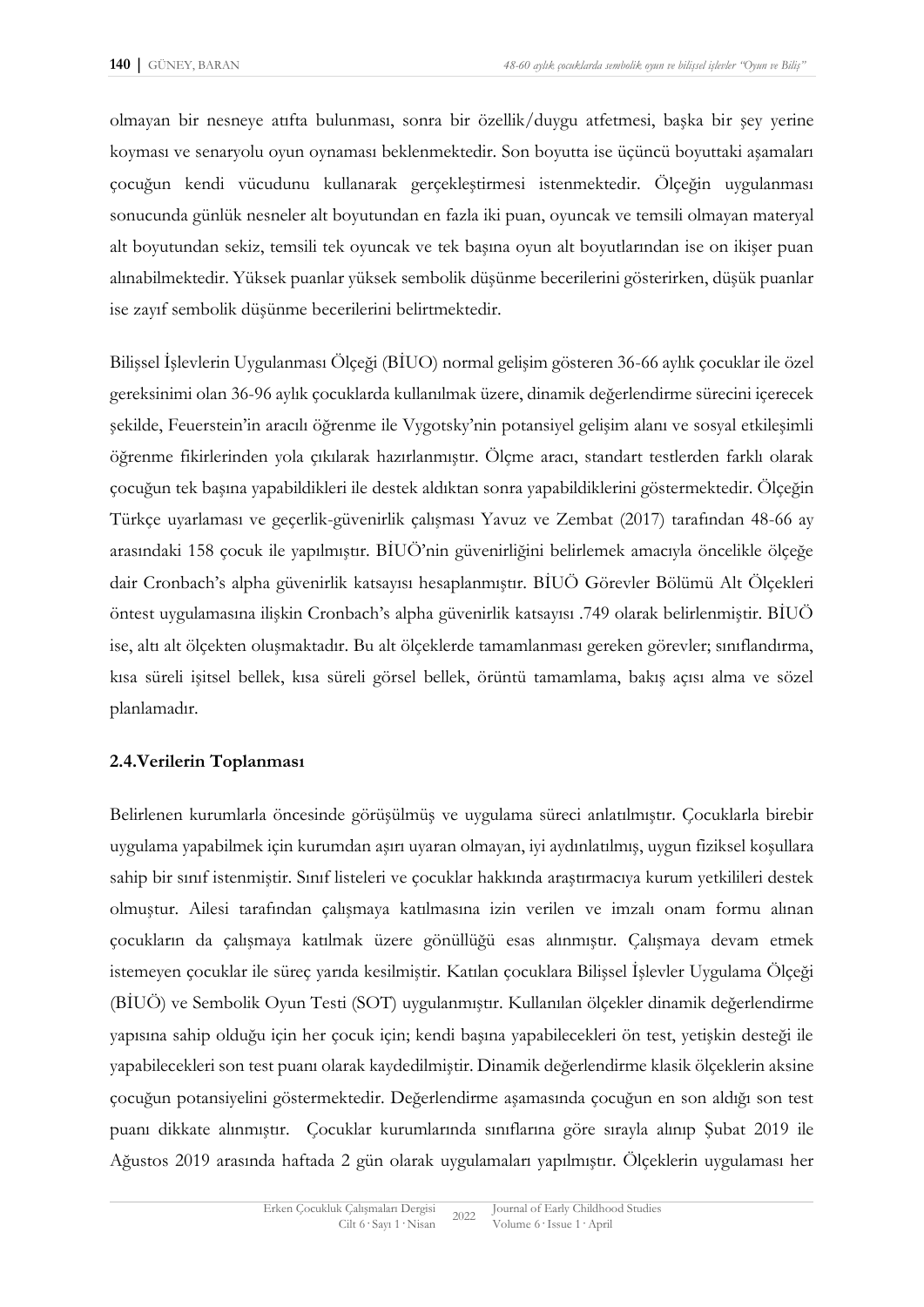çocukla bireysel olarak yapılmıştır. Veri kaybı yaşamamak için iki ölçeğin uygulaması her çocuk için aynı gün içerisinde yapılmış ve ortalama 30 dk sürmüştür. Uygulama yapılan her grup tamamlandıktan sonra aileler ve kurumlar için değerlendirme ve öneri formları oluşturulmuştur.

#### **2.3.Verilerin Değerlendirilmesi ve Analizi**

Sembolik Oyun Testi'nde yer alan dört alt boyut ve toplam puanın ön test ve son test puanları ile Bilişsel İşlevler Uygulama Ölçeği'nde yer alan altı alt boyut ve toplam puana ilişkin puanlar ayrı ayrı kaydedilmiştir. Kullanılan ölçme araçlarından elde edilen verilerin uygun istatistiksel yöntemlerin değerlendirilmesi öncesinde verilerin normal dağılım gösterip göstermediğini belirlemek için normallik testi yapılmıştır. Bunun için normallik varsayımının sağlanıp sağlanmadığını görmek için ölçeğin alt boyutları ve toplam puanlarının basıklık çarpıklık değerine bakılmıştır. George ve Mallery (2016)'ye göre basıklık çarpıklık değerinin +2 -2 arasında olması normallik varsayımını sağladığı anlamına gelmektedir. Sembolik Oyun Testi'nin günlük nesneler alt boyutuna, Bilişsel İşlevler Ölçeği'nde ise bakış açısı alma alt boyuna ilişkin puan dağılımlarının normalden sapma gösterdiği görülmektedir. Normallik varsayımını sağlayan Sembolik Oyun Testi alt boyutlarının bağımsız değişkenlere göre analizleri Bağımsız Örneklemler T Testi ile yapılmıştır. Normallik varsayımını sağlamayan durumlar için ise, Mann Whitney U Testi ile yapılmıştır. Dinamik değerlendirmenin olağan bir sonucu olan ön test ve son test puanlarının karşılaştırılmasında normallik varsayımının sağlandığı durumlarda Bağımlı Örneklemler T Testi, normallik varsayımının sağlanmadığı durumlarda ise Wilcoxon İşaretli Sıralar Testi kullanılmıştır. Bilişsel işlevlerle olan ilişkisine bakmak için ise korelasyon ve doğrusal regresyon analizi yapılmıştır. İstatistiksel analizlerden elde edilen tüm veriler de 0,05 anlamlılık düzeyi esas alınmıştır (Bursal, 2017; Büyüköztürk, 2018; Kilmen, 2015).

#### **BULGULAR**

Sembolik oyun puanlarının kız ve erkek çocuklar arasında farklılık gösterip göstermediğine yönelik yapılan t testi ve Mann Whitney U testi sonuçları Çizelge 1'de incelenmiştir.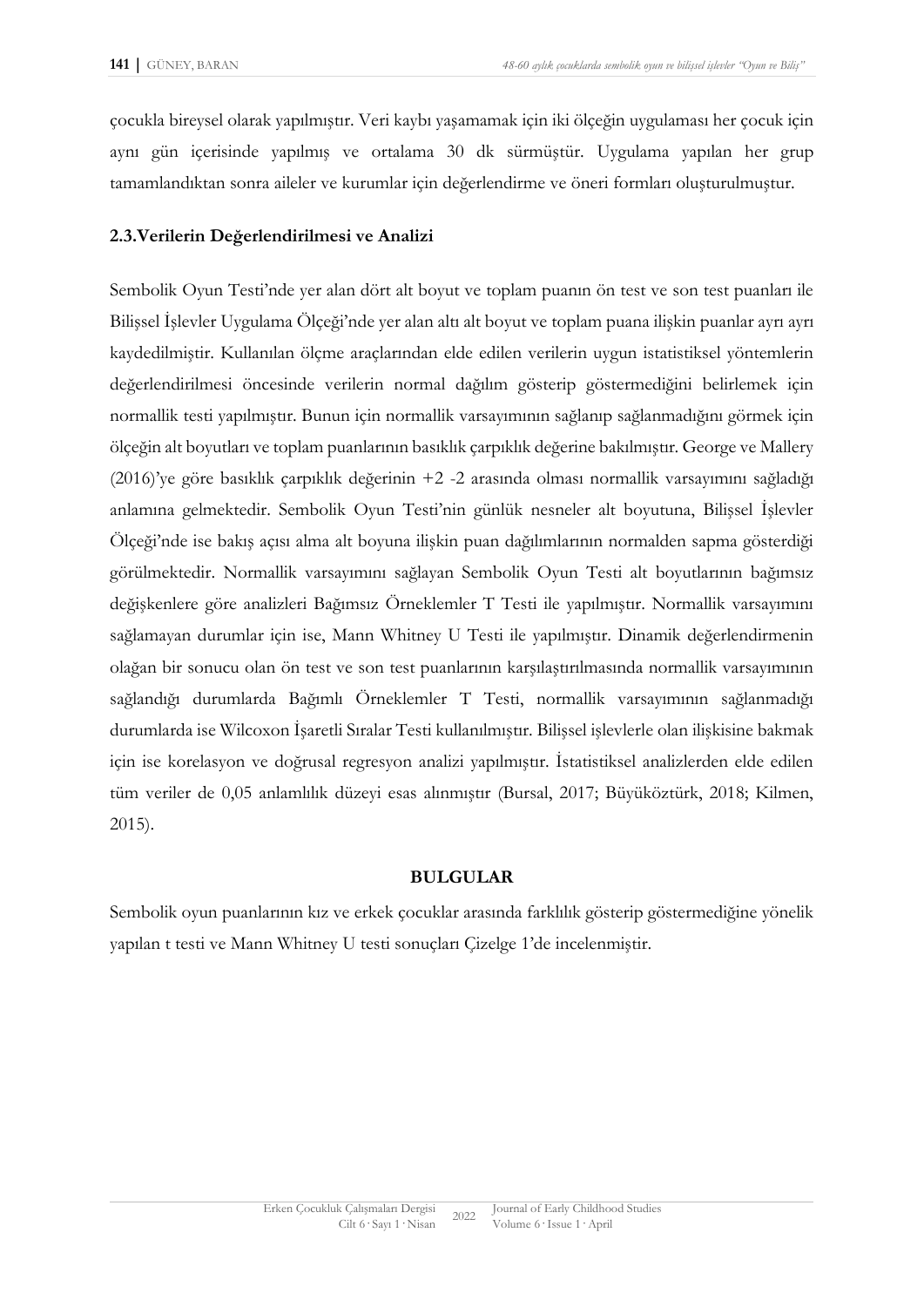| <b>SEMBOLİK</b><br><b>OYUN</b> | Cinsiyet     | $\mathbf n$ |              | $\mathbf{x}$ |      | t    | sd      | $\mathbf{p}$ |
|--------------------------------|--------------|-------------|--------------|--------------|------|------|---------|--------------|
| Temsili                        | Kız          | 55          |              | 6,91         |      |      | 98      | 0,26         |
| Olmayan<br>Materyal            | Erkek        | 45          |              | 6,58         |      | 1,12 |         |              |
| Temsili Tek                    | Kız          | 55          |              | 11,08        |      | 2,76 | 98      | 0,01         |
| Oyuncak                        | Erkek        | 45          |              | 10,16        |      |      |         |              |
| Tek Başına                     | Kız          | 55          |              | 10,40        |      | 2,82 | 98      | 0,01         |
| Oyun                           | Erkek        | 45          |              | 9,33         |      |      |         |              |
| Toplam SOT                     | Kız          | 55          |              | 30,16        |      | 2,46 | 98      | 0,02         |
|                                | Erkek        | 45          | 28,11        |              |      |      |         |              |
| Günlük<br><b>Nesneler</b>      |              |             | $\mathbf{X}$ | <b>SO</b>    | ST   | U    | Z       | p            |
|                                | Kız          | 55          | 1,98         | 50,10        | 2755 | 1215 |         |              |
|                                | <b>Erkek</b> | 45          | 2,00         | 51           | 2295 |      | $-0,91$ | 0,36         |

Çizelge 3.1. Çocukların Cinsiyetlere Göre Sembolik Oyuna İlişkin Bağımsız Örneklemler T Testi ve Mann Whitney U Testi Sonuçları

Temsili tek oyuncak puanlarında kız ve erkek çocuklar arasında istatistiksel olarak anlamlı bir farklılık çıktığı [t(98)= 2,76; p=,01] ve farkın kız çocuklar lehine oluştuğu görülmektedir  $(X_{Ku} = 11,08; X_{E_{Kk}} = 10,16)$ . Tek başına sembolik oyun alt boyutunda ise yine anlamlı bir fark oluştuğu görülmektedir [t(98)= 2,82; p=,01]. Puan ortalamaları karşılaştırıldığında anlamlılığın kız çocuklar lehine olduğu görülmektedir ( $X_{Kız}=10,40$ ;  $X_{Erkek}=9,33$ ). İstatistiksel olarak anlamlı fark oluşan bir diğer değişken olan toplam sembolik oyun puanı [t(98)= 2,46; p=,02] incelendiğinde; benzer şekilde kız çocukların puan ortalamasının erkek çocuklardan daha yüksek olduğu tespit edilmiştir ( $X_{Kra}$ =30,16;  $X_{E$ rkek=28,11). Temsili olmayan materyal ve günlük nesneler boyutunda ise cinsiyete göre anlamlı bir farklılık bulunmamıştır (p>,05).

Çizelge 3.2. Sembolik Oyun Ön Test ve Son Test Puanlarına İlişkin Bağımlı Örneklem T Testi ve Wilcoxon İşaretli Sıralar Testi Sonuçları

| <b>SEMBOLIK</b><br><b>OYUN</b> | On test-<br>Son test | n              | $\mathbf{X}$   |          | t        | sd             | p    |
|--------------------------------|----------------------|----------------|----------------|----------|----------|----------------|------|
| Temsili Olmayan                | On test              | 100            | 5,12           |          | $-10,83$ | 99             | 0,00 |
| Materyal                       | Son test             | 100            | 6,76           |          |          |                |      |
| Temsili Tek                    | On test              | 100            |                | 9,55     | $-8,43$  | 99             | 0,00 |
| Oyuncak                        | Son test             | 100            | 10,66          |          |          |                |      |
| Tek Başına                     | On test              | 100            | 8,68           |          | $-8,47$  | 99             | 0,00 |
| Oyun                           | Son test             | 100            | 9,92           |          |          |                |      |
| Toplam SOT                     | On test              | 100            | 25,34          |          | $-11,80$ | 99             | 0,00 |
|                                | Son test             | 100            | 29,24          |          |          |                |      |
| Günlük Nesneler                | On test-<br>Son test |                | <b>SO</b>      | ST       | U        | Z              | p    |
|                                | Negatif              | $\theta$       | $\Omega$       | $\Omega$ |          |                |      |
|                                | Pozitif              | $\overline{0}$ | 30<br>$\Omega$ |          |          | $\overline{0}$ | 1    |
|                                | Eşit                 | 100            |                |          |          |                |      |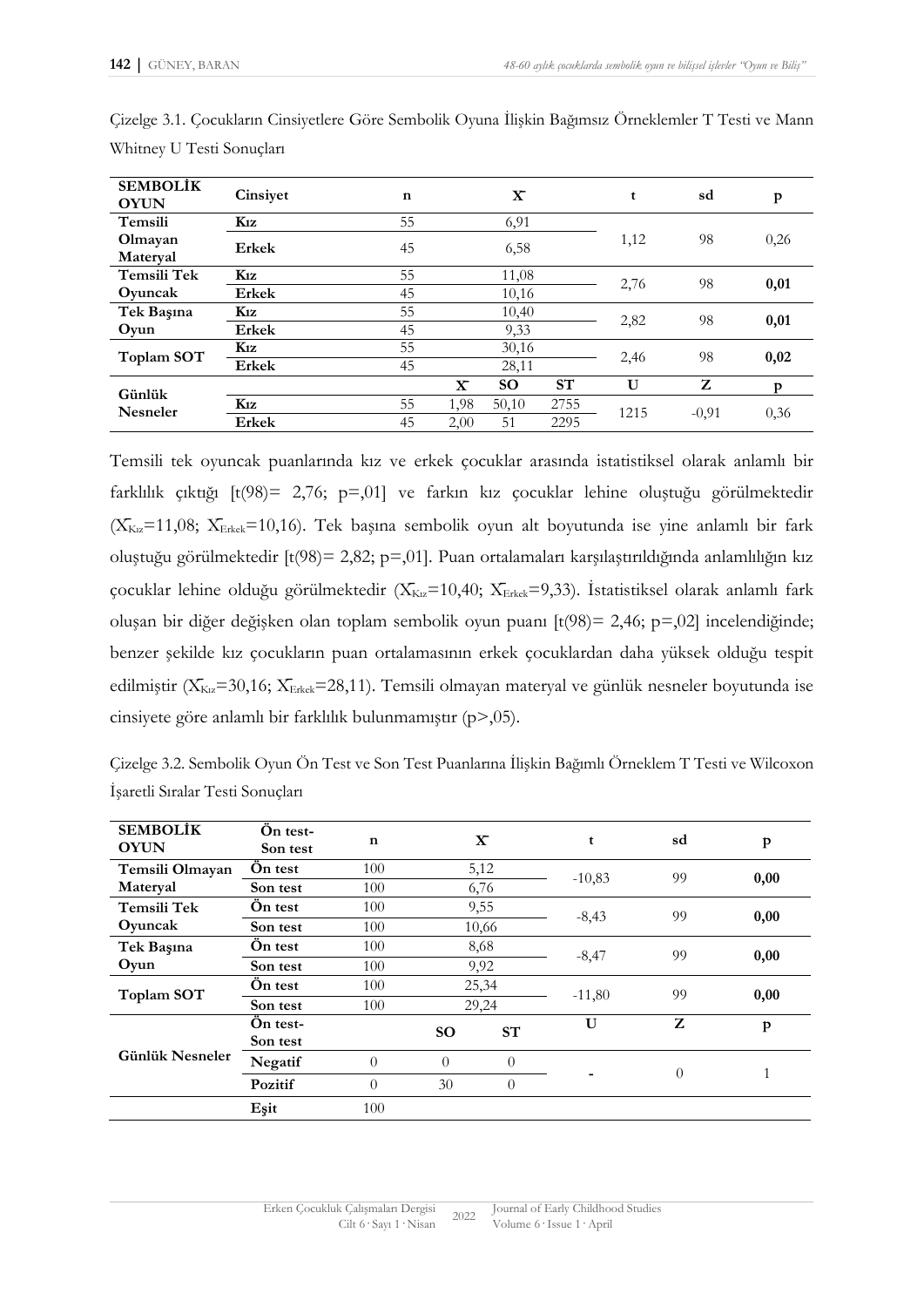Çizelge 2'de çocukların yetişkin desteği olmadan aldığı ön test puanları ile yetişkin desteği ile birlikte aldığı son test puanları arasında anlamlı bir farklılık olup olmadığı Bağımlı Örneklemler T testi ile tespit edilmiştir. Çizelgedeki bulgular incelendiğinde; günlük nesneler boyutu haricinde alt boyutların tamamında ve toplam puanda ön test ve son test puanları arasında istatistiksel olarak anlamlı bir farklılık olduğu görülmektedir (p<,001). Sembolik Oyun Testi toplam puanı üzerinden incelendiğinde [t(99)=-11,80; p<,001] bulunan anlamlı farkın son test puanları lehine olduğu görülmektedir ( $X_{\text{ontest}}$ =25,34;  $X_{\text{sontest}}$ =29,24). Bununla birlikte anlamlı farklılık çıkan tüm boyutlarda da farkın son test lehine olduğu görülmektedir. Normal dağılım göstermeyen günlük nesneler alt boyutu için ise Wilcoxon işaretli sıralar testi yapılmış, ancak çocukların tamamının ön test ve son test puanları eşit olduğu için anlamlı bir fark görülmemiştir  $(z=0; p=1)$ .

| DEĞİŞKENLER          |              | Temsili<br>Olmayan<br>Materyal | Temsili Tek<br>Oyuncak | Tek Başına | Toplam<br><b>SOT</b> | Günlük<br><b>Nesneler</b> |
|----------------------|--------------|--------------------------------|------------------------|------------|----------------------|---------------------------|
|                      | $\mathbf{r}$ | 0,37                           | 0,44                   | 0,35       | 0,42                 | (rs)0,11                  |
| Simflandirma         | p            | 0,00                           | 0,00                   | 0,00       | 0,00                 | 0,29                      |
|                      | $\mathbf n$  | 100                            | 100                    | 100        | 100                  | 100                       |
|                      | $\mathbf{r}$ | 0,24                           | 0,12                   | 0,30       | 0,24                 | (rs)0,03                  |
| İşitsel Bellek       | p            | 0,01                           | 0,24                   | 0,00       | 0,02                 | 0,75                      |
|                      | $\mathbf n$  | 100                            | 100                    | 100        | 100                  | 100                       |
|                      | r            | 0,21                           | 0,27                   | 0,32       | 0,32                 | (rs)0,16                  |
| <b>Görsel Bellek</b> | p            | 0,04                           | 0,01                   | 0,00       | 0,00                 | 0,11                      |
|                      | $\mathbf n$  | 100                            | 100                    | 100        | 100                  | 100                       |
|                      | $\mathbf{r}$ | 0,51                           | 0,26                   | 0,21       | 0,35                 | (rs)0,01                  |
| Örüntü               | p            | 0,00                           | 0,01                   | 0,04       | 0,00                 | 0,95                      |
|                      | $\mathbf n$  | 100                            | 100                    | 100        | 100                  | 100                       |
|                      | $\mathbf{r}$ | 0,47                           | 0,36                   | 0,24       | 0,40                 | $(rs) - 0,04$             |
| Sözel Planlama       | p            | 0,00                           | 0,00                   | 0,02       | 0,00                 | 0,72                      |
|                      | $\mathbf n$  | 100                            | 100                    | 100        | 100                  | 100                       |
|                      | $\mathbf{r}$ | 0,55                           | 0,43                   | 0,39       | 0,50                 | (rs)0,11                  |
| Toplam BIUÖ          | p            | 0,00                           | 0,00                   | 0,00       | 0,00                 | 0,28                      |
|                      | $\mathbf n$  | 100                            | 100                    | 100        | 100                  | 100                       |
|                      | rs           | 0,42                           | 0,23                   | 0,20       | 0,31                 | 0,15                      |
| Bakış Açısı Alma     | p            | 0,00                           | 0,02                   | 0,04       | 0,00                 | 0,14                      |
|                      | $\mathbf n$  | 100                            | 100                    | 100        | 100                  | 100                       |

Çizelge 3.3. Bilişsel İşlev ve Sembolik Oyun Puanlarına İlişkin Korelasyon Testi Sonuçları

\*rs= spearman korelasyon katsayısı

Çizelge 3'de çalışmaya dâhil edilen çocukların Bilişsel İşlevler Uygulama Ölçeği ve Sembolik Oyun Testi'nden elde ettiği alt boyut ve toplam puanlar arasındaki ilişkiye yönelik bulgulara yer verilmiştir. Normal dağılım gösteren puanların ilişkisi incelenirken Pearson Korelasyon Katsayısı (r), normallik varsayımını sağlamayan bakış açısı alma ve günlük nesneler alt boyutlarından elde edilen puanların ilişkisi incelenirken ise Spearman Korelasyon Katsayısı (rs) hesaplanmıştır. Bilişsel işlevler alt boyut ve toplam puanına ilişkin hiçbir puanın günlük nesneler alt boyutuna ait puanlarla anlamlı bir ilişki göstermediği görülmektedir (p>,05). Sınıflandırma alt boyutu ile sembolik oyun puanları arasındaki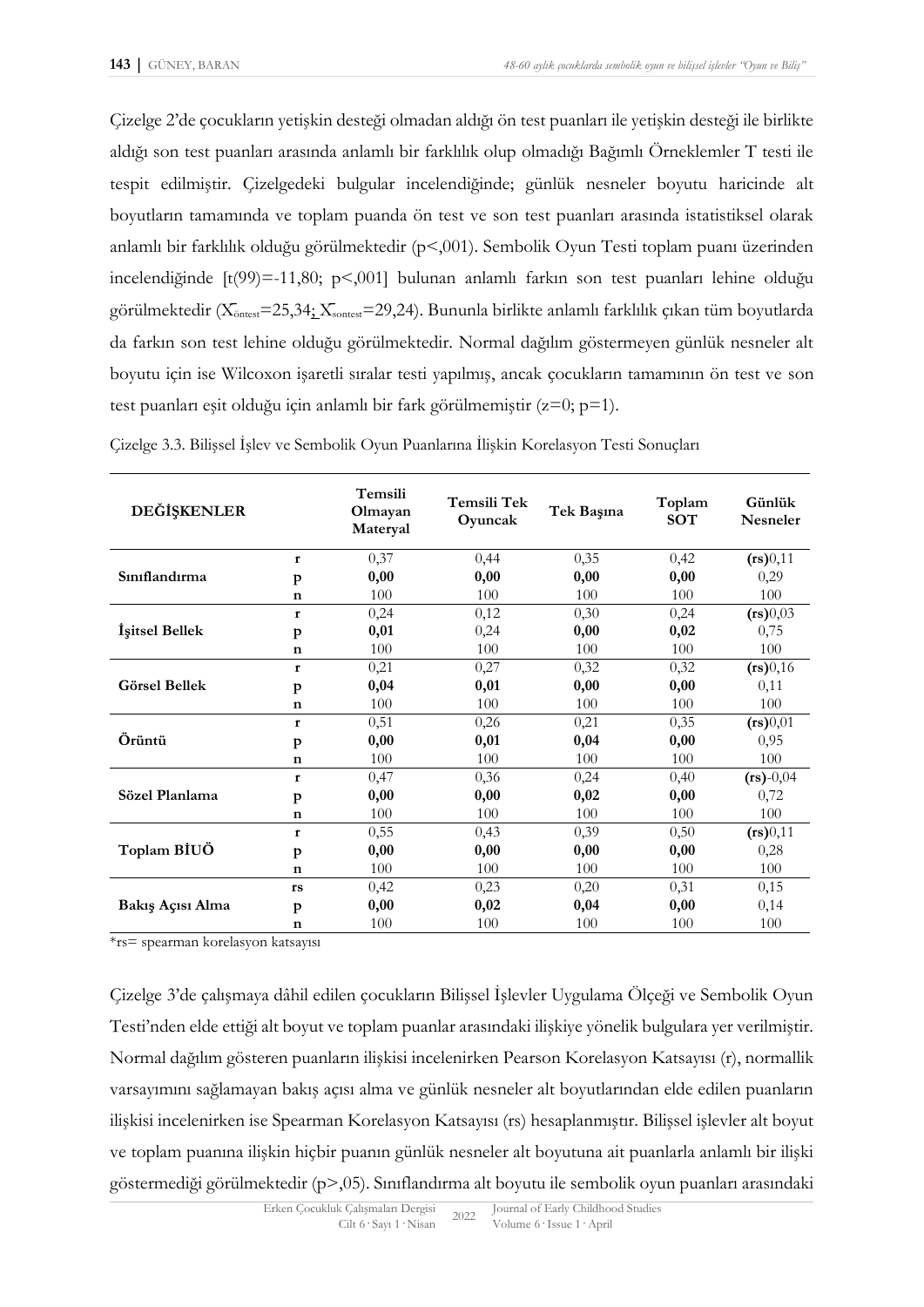ilişkiye bakıldığında günlük nesneler alt boyutu dışında tüm puanlarla anlamlı bir ilişkisi olduğu görülmektedir ( $p < 0.001$ ). Ancak korelasyon analizinde anlamlılık tek başına yeterli bir tanımlayıcı olmadığı için korelasyon katsayıları incelendiğinde, temsili tek oyuncak ile arasında orta kuvvette bir ilişki olduğu görülmektedir (r=,44; n=100; p<,001). Aynı şekilde toplam sembolik oyun puanı ile sınıflandırma puanları arasında orta kuvvette bir ilişki bulunmuştur (r=,42; n=100; p<,001). Sembolik oyun puanlarının işitsel bellek puanı ile olan ilişkisine bakıldığında ise günlük nesneler ve temsili tek oyuncak alt boyutuyla aralarında anlamlı bir ilişki olmadığı (p>,05), temsili olmayan materyal, tek başına oyun ve toplam puanlarla arasında anlamlı bir ilişki olduğu bulunmuştur. Ancak bu anlamlı ilişkilerin tamamının korelasyon katsayıları dikkate alındığında, zayıf bir ilişki (|r| ≤ ,30) olduğu tespit edilmiştir (Büyüköztürk, 2018). Görsel bellek alt boyutu ise sembolik oyun puanları arasında da günlük nesneler haricinde anlamlı bir ilişki bulunmaktadır. Görsel bellek ve toplam sembolik puan arasında ise orta kuvvette bir ilişki bulunduğu belirlenmiştir (r=,32; n=100; p<,001). Bilişsel işlevlerin bir diğer alt boyutu olan örüntü becerisine ilişkin puanlar ile aralarında anlamlı ilişki bulunan sembolik oyun testine ait puanlar arasındaki Pearson Korelasyon Katsayılarına bakıldığında; örüntü ve temsili olmayan materyal puanları arasında orta kuvvete bir ilişki olduğu tespit edilmiştir (r=,51; n=100; p<,001). Sözel planlama ve sembolik oyun testine ilişkin puanlar incelendiğinde de sözel planlama becerileri ile sembolik oyun arasında tek başına oyun alt boyutu haricinde orta kuvvette bir ilişki (,30<|r|≤,60) olduğu görülmektedir (Gerber ve Finn, 2005). Normallik varsayımını sağlamayan bakış açısı alma becerisi ile Sembolik Oyun Testine ait puanların ilişkisine bakıldığında günlük nesneler haricinde anlamlılık gösterdiği bulunmuştur. Özellikle temsili olmayan materyal alt boyutu ile arasındaki Spearman Sıra Farkları Korelasyon Katsayısı orta kuvvette bir ilişkiyi ortaya koymuştur. (rs=,42; n=100; p<,001). Toplam bilişsel işlev puanının sembolik oyun alt boyut ve toplam puanları ile olan ilişkisi incelendiğinde, temsili olmayan materyal, temsili tek oyuncak ve tek başına oyun alt boyutları ile arasında orta kuvvette bir ilişki olduğu görülürken, iki toplam puan arasında da orta kuvvette bir ilişki görülmektedir (r=,50; n=100; p<,001).

Bilişsel işlevlerin sembolik oyunun anlamlı bir yordayıcısı olup olmadığına ilişkin bulgular ise Çizelge 4'de verilmiştir.

| Değişken       |           | Std. Hata |     |      |         |     | r   |       |     |
|----------------|-----------|-----------|-----|------|---------|-----|-----|-------|-----|
| Sabit          | 17<br>.67 | 2,04      | ۰   | 8,65 | $.00\,$ | ,50 | ,25 | 33,19 | ,00 |
| Toplam<br>BİUÖ | 10        | .03       | .50 | 5,76 | ,00     |     |     |       |     |

Çizelge 3.4. Basit Doğrusal Regresyon Analizi Sonuçları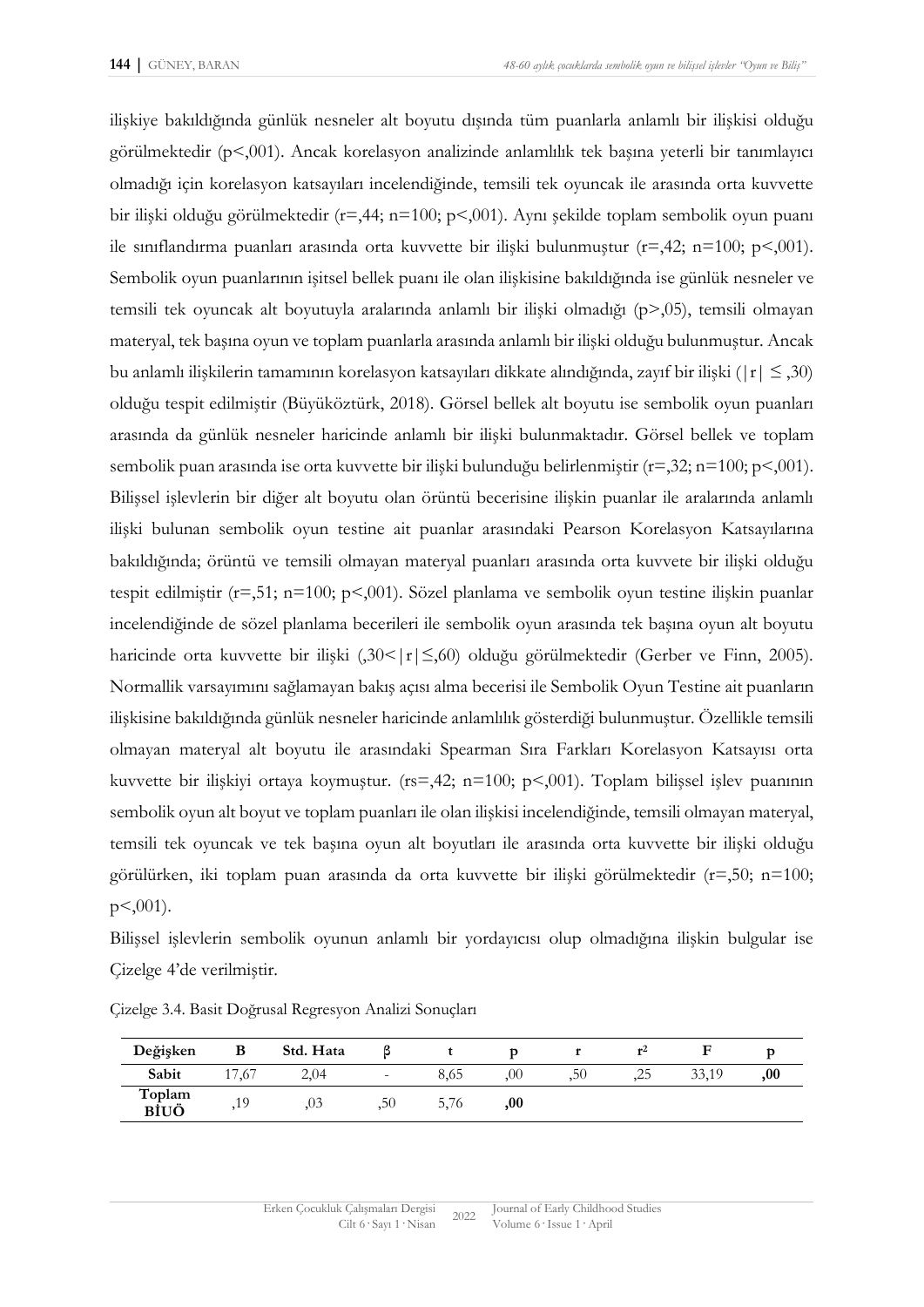Çizelge 4 incelendiğinde, basit doğrusal regresyon modelinin anlamlı olduğu belirlenmiştir (F=33,19; p<,001). Bilişsel işlevler ile sembolik oyun becerisi arasında orta düzeyde anlamlı bir ilişki bulunmaktadır (r=,50; r<sup>2</sup>=,25; p<,001). Bilissel islevler sembolik oyundaki varyansın yaklasık olarak %25'ini açıklamaktadır. Regresyon katsayılarının anlamlılığına ilişkin sonuçlara göre; bilişsel işlevler değişkeninin sembolik oyun puanı üzerinde anlamlı bir yordayıcı olduğu görülmektedir (t=5,76; p<,001). Elde edilen bulgular doğrultusunda bilişsel işlevlerin sembolik oyun üzerinde önemli bir etkiye sahip olduğu ifade edilebilir.

#### **SONUÇ ve TARTIŞMA**

Bu çalışmada, cinsiyet faktörü dikkate alındığında sembolik oyunun ilk iki aşaması dışında temsili tek oyuncak, tek başına oyun ve toplam sembolik oyun puanlarında kız çocukları lehine anlamlı bir fark oluştuğu tespit edilmiştir. Sembolik oyun becerilerine yönelik yapılan incelemelerde, yaş, okul öncesi eğitim kurumuna devam süresi, uyku süresi, anne-babayla birlikte oyun oynama süresi gibi faktörlerin gruplar arasında anlamlı bir farklılık yaratmadığı gözlemlenmiştir (Güney, 2020). Aydın (2008) tarafından yapılan çalışmada, sembolik oyun becerilerinin yaş değişkenine göre anlamlı bir sonuç vermediği ifade edilmiştir. Aynı şekilde cinsiyet değişkeni için de puan ortalamalarının birbirine benzer olduğu ve istatistiksel bir fark oluşturmadığı ifade edilmiştir. Bornstein ve arkadaşları (1996) tarafından yapılan çalışma, elde edilen bulguları destekler nitelikte kız çocuklarının erkeklere oranla daha başarılı olduğunu göstermektedir. Kültürel yetiştirme tarzı ve kız çocukların oyun tercihleri dikkate alındığında ortaya çıkan sonuç öngörülebilmektedir. Alan yazın incelendiğinde kız çocuklarının evcilik oynama oranlarının erkek çocuklarına oranla çok yüksek olduğu, erkek çocukların ise daha çok spor hareketleri içeren oyunları tercih ettikleri bulunmuştur (Hamzaoğlu, 2019).

Sembolik oyun ön test ve son test puanları incelendiğinde günlük nesneler dışında diğer tüm boyutlarda anlamlı bir farklılık görülmektedir. Bilişsel işlevlerde olduğu gibi, çocukların yetişkin desteği ile sembolik oyuna ilişkin mevcut durumlarını çok daha ileriye götürebildikleri ve aralarda yapılan yetişkinin model olmasının çocuğun performansına olumlu bir etki oluşturduğu görülmüştür. Öncül (2015) tarafından otizmli bireylerle yapılan çalışmada, canlı model olmanın sembolik oyun becerileri ön test-son test puanları arasında anlamlı bir farklılık yarattığı tespit edilmiştir. Bir diğer çalışmada ise, model olmanın sembolik oyun becerileri açsından kontrol ve deney grupları arasında istatistiksel olarak anlamlı bir puan farkının olduğu ifade edilmektedir (Gül, 2006). Günlük nesneler boyutunda anlamlı bir farklılığın çıkmamasının sebebi hem puan aralığının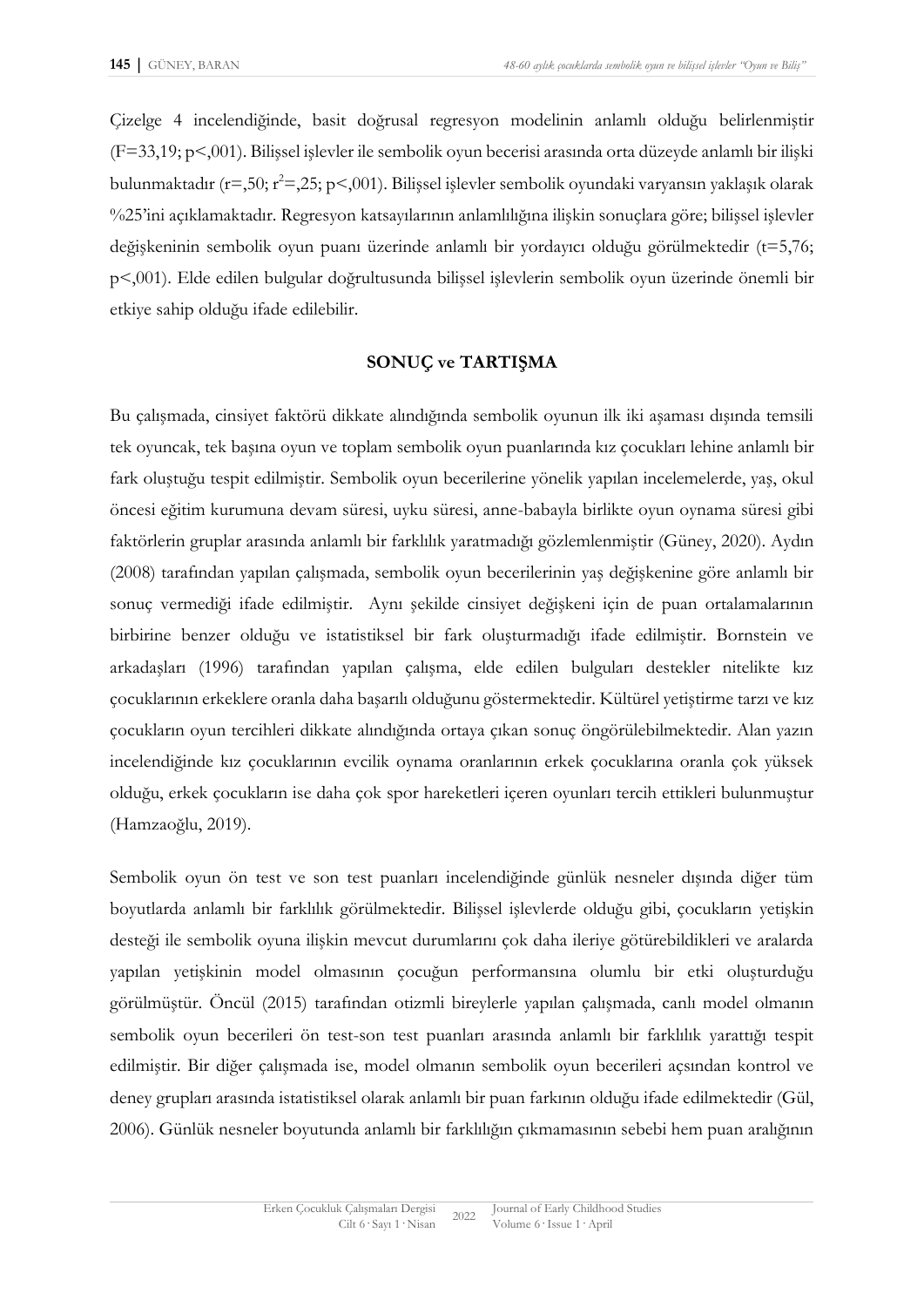çok küçük olması (0-2 puan), hem de düzey olarak sembolik oyunun en temel seviyesi olmasından kaynaklı çalışma grubunun yaş aralığındaki tüm çocukların tam puan almasıdır.

Bilişsel işlevler ve sembolik oyun becerisi arasındaki ilişkinin birçok alt boyutta ve toplam puanlar arasında anlamlı olduğu bulgularda görülmektedir. Sembolik oyun, alan yazında özellikle erken çocukluk döneminde bilişsel gelişimin önemli bir göstergesi olarak kabul edilmektedir. Yani bilişsel gelişimdeki değişimler sembolik oyun üzerine yansımaktadır. Bu çalışmada da bilişsel işlevler ile sembolik oyun arasında orta kuvvette bir ilişki bulunmuştur. Pallant'ın (2007), korelasyonel ilişkinin etki değeri olarak da adlandırılabileceğini ifade etmesinden kaynaklı, iki değişken arasında orta etki bulunduğu söylenebilir. Günlük nesneler ile diğer boyutlar arasında hiçbir anlamlı ilişkinin olmaması günlük nesnelerin sembolik oyunun temel seviyesi olması ve tüm çocukların başarılı olmasından kaynaklanmaktadır. Bilişsel işlevlerin sembolik oyunun yordayıcısı olduğuna ilişkin elde edilen bulgular da, bilişsel işlevlerin sembolik oyun üzerinde önemli bir etkiye sahip olduğunun bir göstergesidir. Sembolik oyun ve bilişsel işlevlerin ilişkilerinin incelendiği araştırmalara bakılırsa alan yazında bir eksiklik söz konusudur. Sembolik oyuna dâhil olmanın yürütücü işlevler üzerindeki etkisini inceleyen Berk ve arkadaşları (2006), sembolik oyun ve yürütücü işlevler arasında anlamlı bir ilişki bulmuşlardır. Bir diğer araştırmada katılımcıların sembolik oyun becerilerine yapılan müdahaleler sonucunda yürütücü işlevlerinde fark edilebilir bir ilerleme gerçekleştiği bulunmuştur (Thibodeau ve ark., 2016). Nielsen (2012) ise çalışmaları sonunda sembolik oyunun insan zekâsının gelişiminde önemli bir yer edindiğini dile getirmektedir. Tüm bu çalışmalar bulgularımızdaki bilişsel işlevler ve sembolik oyun arasındaki anlamlı ilişkiyi destekler niteliktedir. Bilişsel işlevlerin gelişimi, bilişsel performans alanlarına yansıdığı gibi, sembolik oyun becerilerine de yansımaktadır.

Araştırmanın sonunda, elde edilen bulgular çerçevesinde diğer araştırmacılar, eğitimciler ve aileler için şu önerilerde bulunulabilir:

- Bu araştırma 48-60 aylık çocukların bilişsel işlev ve sembolik oyun becerilerine yönelik yapılmıştır. Sonraki araştırmalarda yaş aralığı genişletilerek sembollerin ilk oluşmaya başladığı dönemden itibaren gerçekleşen farklılaşmalar ve yansımaları çalışmaya dâhil edilebilir.
- Bilişsel işlevlerin sembolik oyun becerileri üzerindeki yansımaları dışında diğer oyun türleriyle olan ilişkisi ve oyun davranışlarına etkisi incelenebilir.
- Ülkemizde yapılan birçok çalışma gibi bu çalışmada kesitsel bir araştırma olarak planlanmıştır. Çocukların gelişimi üzerindeki değişimlerin daha net bir şekilde ortaya konabilmesi için bilişsel işlevlere yönelik çalışmalar boylamsal olarak da yapılabilir.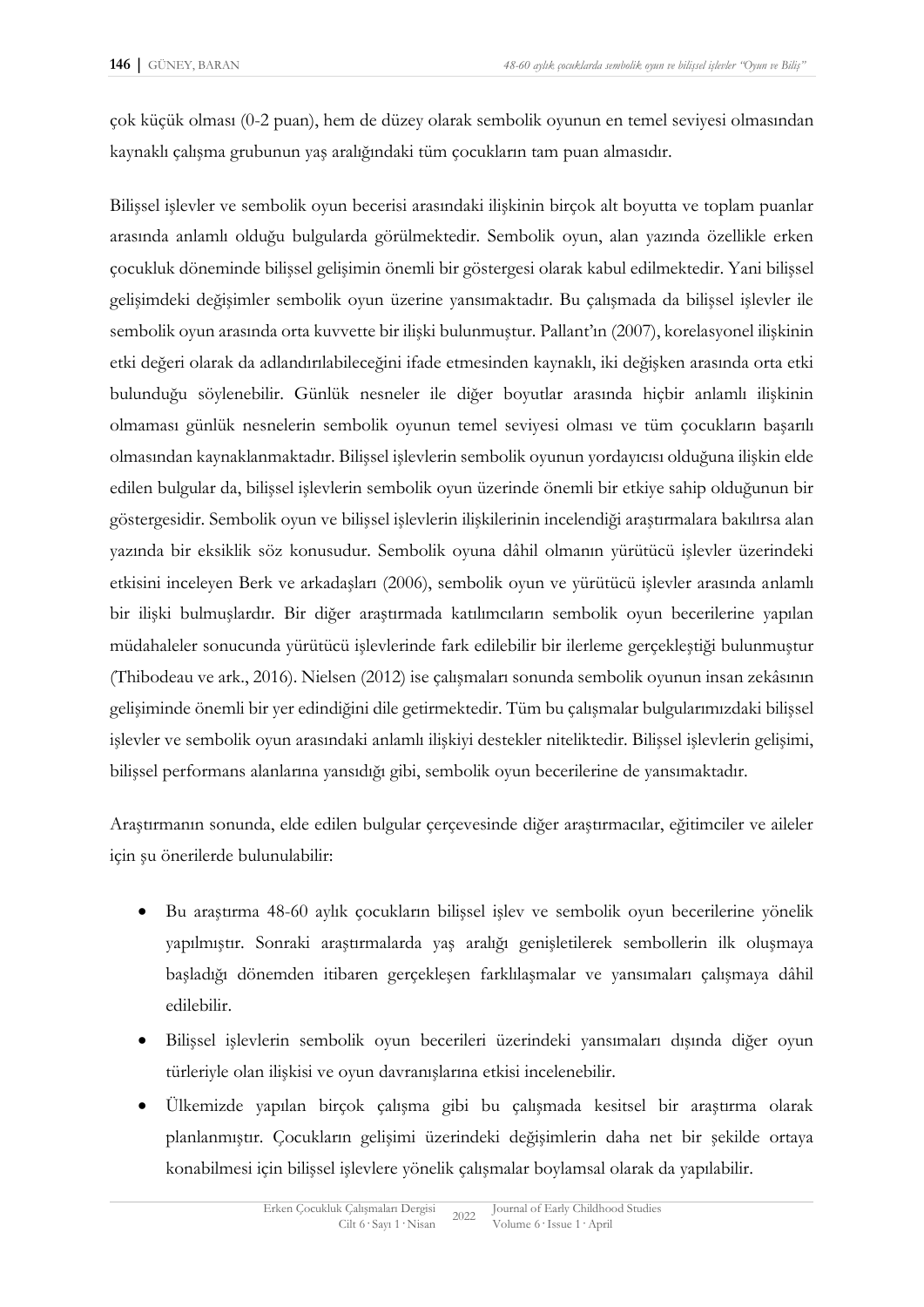- Doğru gelişimsel destek sağlandığında çocuğun potansiyel gelişim alanı içerisinde performansının nasıl yükseldiği ortaya konmuştur. Bu sebeple eğitim kurumlarında zekâ kavramından daha çok gelişimsel potansiyel üzerinde durulmalıdır.
- Çocuklar ile çalışan eğitimciler, durağan yaklaşımları içeren klasik eğitim modelleri yerine, çocuğun gelişimine odaklı bilişsel işlevlerini temel alan dinamik eğitim programları ile çocuğun gelişimine olumlu katkı sağlayabilirler.
- Çocukların bilişsel işlev performanslarının arttırılabilmesi için ebeveynleri ile etkileşimli bir şekilde birlikte oyun oynamaları ve uyku ritüellerinin düzenli olması gerekmektedir. Bu konularda ailelerin bilinçlendirilmesi önemli görülmektedir.
- Bilişsel işlev becerilerinin etkililiği ve önemi dikkate alındığında bilişsel işlevleri temel alan erken müdahale programları ile sosyal dezavantajlı çocuklara yönelik kamu kurum ve kuruluşları bünyesinde destek sağlanabilir.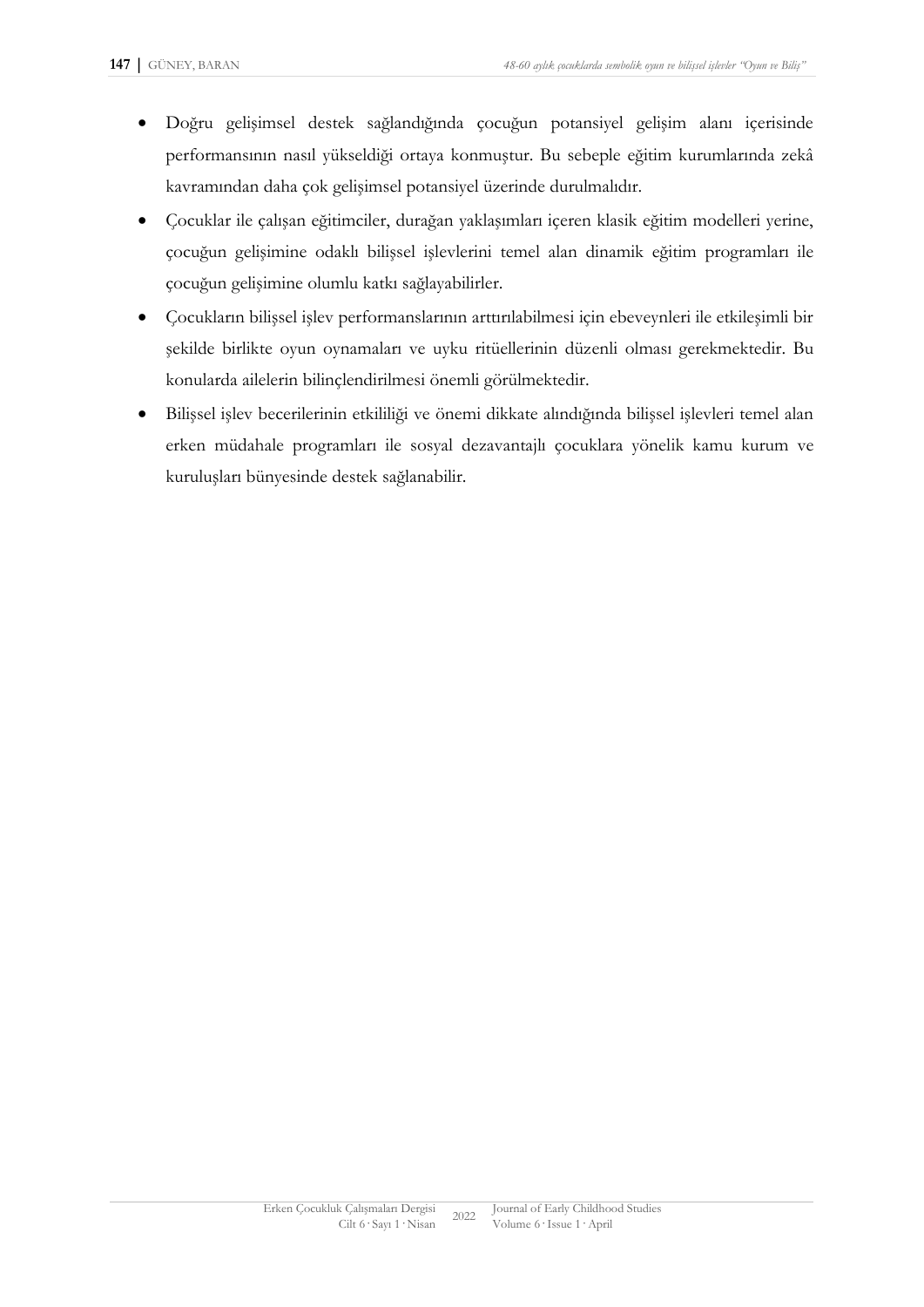## **KAYNAKÇA**

- Aydın, A. (2008). Sembolik oyun testi'nin Türkçe'ye uyarlanması ve okul öncesi dönemdeki normal, otistik ve zihin engelli çocukların sembolik oyun davranışlarının karşılaştırılması (Doctoral dissertation, Marmara Universitesi (Turkey)).
- Baddeley, A. (1992). Working memory. Science, 255(5044), 556-559.
- Baron-Cohen, S., Allen, J., & Gillberg, C. (1992). Can autism be detected at 18 months?: The needle, the haystack, and the CHAT. The British Journal of Psychiatry, 161(6), 839-843.
- Berk, L. E., Mann, T. D., & Ogan, A. T. (2006). Make-Believe Play: Wellspring for Development of Self-Regulation.
- Bornstein, M. H., Haynes, O. M., O'Reilly, A. W., & Painter, K. M. (1996). Solitary and collaborative pretense play in early childhood: Sources of individual variation in the development of representational competence. Child development, 67(6), 2910-2929.
- Brewer, J. A. (2001). Introduction to early childhood education: Preschool through primary grades. Boston: Allyn and Bacon.
- Bursal, M. (2017). SPSS ile temel veri analizleri. Anı Yayıncılık.
- Büyüköztürk, Ş. (2018). Sosyal bilimler için veri analizi el kitabı. Pegem Atıf İndeksi.
- Deacon, T. (1997). The Symbolic Species, New York: W.
- DeLoache, J. S. (1995). Early understanding and use of symbols: The model model. Current directions in psychological science, 4(4), 109-113.
- DeLoache, J. S. (2011). Early development of the understanding and use of symbolic artifacts. The Wiley-Blackwell handbook of childhood cognitive development, 2, 312-336.
- Elkonin, D. B. (2005). The psychology of play. Journal of Russian & East European Psychology, 43(1), 11-21.
- Feuerstein, R., Hoffman, M. B., Egozi, M., & Shachar-Segev, N. B. (1994). Intervention programs for low performers: Goals, means, and expected outcomes. On Feuerstein's instrumental enrichment: A collection, 3-50.
- Feuerstein, R., Hoffman, M. B., & Miller, R. (1980). Instrumental enrichment: An intervention program for cognitive modifiability. Univ Park Press.
- Gaskins, S., Haight, W., & Lancy, D. F. (2007). The cultural construction of play. In Play and development (pp. 184-207). Psychology Press.
- George, D., & Mallery, P. (2016). IBM SPSS statistics 23 step by step: A simple guide and reference. Routledge.
- Gerber, S. B., & Finn, K. V. (2005). The Nature of SPSS. Using SPSS For Windows: Data Analysis and Graphics, 3-26.
- Gregory, R. L. (1970). The intelligent eye. New York: McGraw Hill.
- Gül, M. (2006). Anasınıfına devam eden alt sosyo-ekonomik düzeydeki 61-72 ay arası çocuklara sembolik oyun eğitiminin genel gelişim durumlarına etkisi. Yayımlanmamış yüksek lisans tezi, Gazi Üniversitesi, Ankara, Türkiye.
- Güney, M. (2020). 48-60 aylık çocuklarda bilişsel işlevler ile sembolik oyun becerilerinin incelenmesi (Master's thesis, Sağlık Bilimleri Enstitüsü).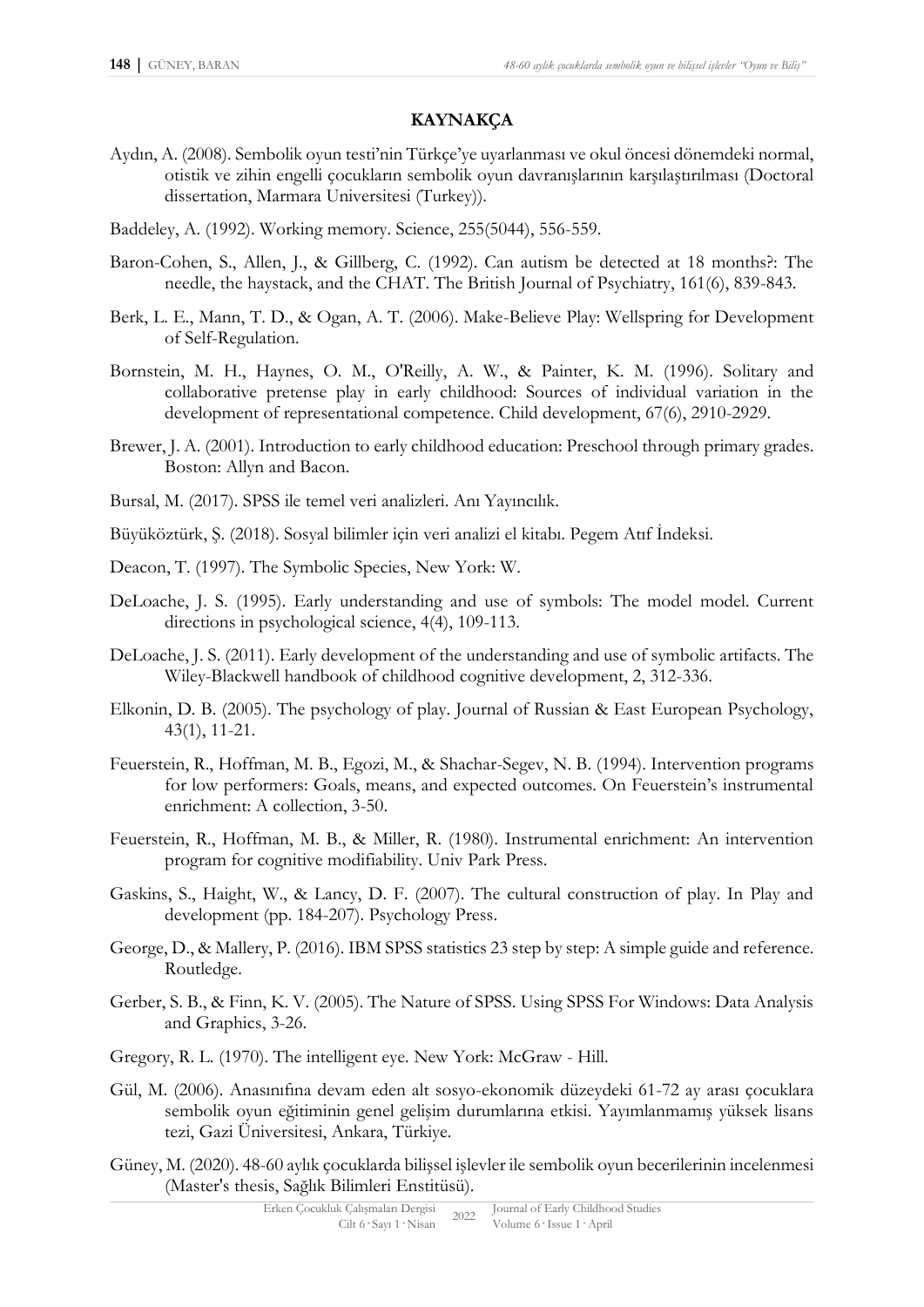- Hamzaoğlu, H. (2019). İlkokul 4. sınıf öğrencilerinin oyun tercihleri ve anne baba tutumlarına ilişkin algılarının incelenmesi (Master's thesis, İstanbul Üniversitesi-Cerrahpaşa).
- Jordan, R. (2003). Social play and autistic spectrum disorders: a perspective on theory, implications and educational approaches. Autism, 7(4), 347-360.
- Kelly, R., Dissanayake, C., Ihsen, E., & Hammond, S. (2011). The relationship between symbolic play and executive function in young children. Australasian Journal of Early Childhood, 36(2), 21-27.
- Kilmen, S. (2015). Eğitim araştırmacıları için SPSS uygulamalı istatistik. Ankara: Edge Akademi.
- Langer, S. K. (1942). Philosophy in a new key Cambridge: Harvard Univer.
- Lewis, V., & Boucher, J. (1997). The test of pretend play: ToPP. Psychological Corporation.
- Lidz, C. (2005). The Application of Cognitive Functions Scale: A dynamic assessment procedure for young children. Enhancing cognitive functions: Applications across contexts, 77-101.
- Lillard, A. S. (2015). The development of play. Handbook of Child Psychology And Developmental Science, 2. Cognitive Processes, 7, (Pp. 425–468). New York: Wiley.
- MacWhinney, B., & Osser, H. (1977). Verbal planning functions in children's speech. Child Development, 978-985.
- Newell, A., & Simon, H. A. (1972). Human problem solving (Vol. 104, No. 9). Englewood Cliffs, NJ: Prentice-hall.
- McCune-Nicolich, L., & Fenson, L. (1984). Methodological issues in studying early pretend play. In T. D. Yawkey and A. D. Pellegrini (Eds.), Child's play: Developmental and Applied (pp 81-104). Hillsdale, NJ:Erlbaum.
- Nielsen, M. (2012). Imitation, pretend play, and childhood: Essential elements in the evolution of human culture?. Journal of Comparative Psychology, 126(2), 170.
- O'regan, J. K., Rensink, R. A., & Clark, J. J. (1999). Change-blindness as a result of 'mudsplashes'. Nature, 398(6722), 34-34.
- Öncül N (2015). Otizm Spektrum Bozuklugu Olan Çocuklara Sembolik Oyunların Küçük Grupla Ögretiminde Canlı Modelle Ve Video Modelle Ögretimin Karsılastırılması. Doktora Tezi. Abant İzzet Baysal Üniversitesi, Bolu.
- Pallant, J. (2007). SPSS survival manual, 3rd. Edition. McGrath Hill, 15, 361-371.
- Pashler, H. (1988). Familiarity and visual change detection. Perception & psychophysics, 44(4), 369-378.
- Pellegrini, A. D., & Bjorklund, D. F. (2004). The ontogeny and phylogeny of children's object and fantasy play. Human Nature, 15(1), 23-43.
- Piaget, J. (1962). The stages of the intellectual development of the child. Bulletin of the Menninger clinic, 26(3), 120.
- Power, T. G. (2000). Play and exploration in children and animals. Hillsdale, NJ: Erlbaum. Psychological and Biological Approaches Tto Emotion (pp. 75–94). Hillsdale, NJ: Erlbaum. Psychology. 43 (2). 3-89